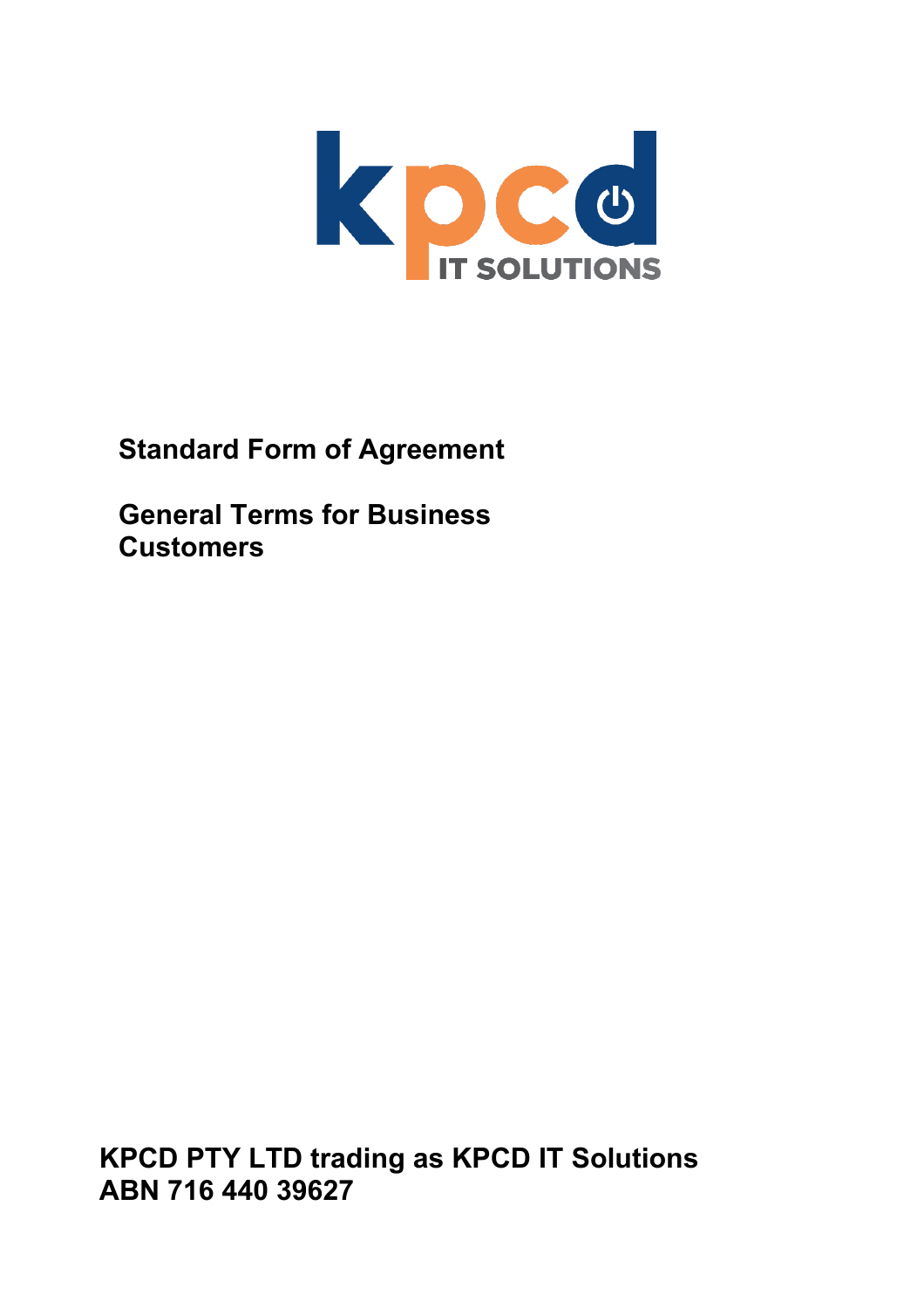# Clause

Table of contents

# Clause

Page

| 1                |              |                                                                        |  |  |  |
|------------------|--------------|------------------------------------------------------------------------|--|--|--|
|                  | 1.1<br>1.2   |                                                                        |  |  |  |
| $\overline{2}$   |              |                                                                        |  |  |  |
|                  | 2.1          |                                                                        |  |  |  |
|                  | 2.2          |                                                                        |  |  |  |
| 3                |              |                                                                        |  |  |  |
|                  | 3.1          |                                                                        |  |  |  |
|                  | 3.2          |                                                                        |  |  |  |
|                  | 3.3          |                                                                        |  |  |  |
|                  | 3.4<br>3.5   |                                                                        |  |  |  |
|                  | 3.6          |                                                                        |  |  |  |
|                  | 3.7          |                                                                        |  |  |  |
|                  | 3.8          |                                                                        |  |  |  |
|                  | 3.9          |                                                                        |  |  |  |
| $\boldsymbol{4}$ |              |                                                                        |  |  |  |
| 5                |              |                                                                        |  |  |  |
| 6                |              |                                                                        |  |  |  |
|                  | 6.1          |                                                                        |  |  |  |
|                  | 6.2          |                                                                        |  |  |  |
| 7                |              |                                                                        |  |  |  |
|                  | 7.1          |                                                                        |  |  |  |
|                  | 7.2          |                                                                        |  |  |  |
|                  | 7.3<br>7.4   |                                                                        |  |  |  |
|                  | 7.5          |                                                                        |  |  |  |
|                  | 7.6          |                                                                        |  |  |  |
|                  | 7.7          |                                                                        |  |  |  |
|                  | 7.8<br>7.9   | Dishonoured Direct Debit Transaction or Credit Card Authorisation  8   |  |  |  |
|                  | 7.10         |                                                                        |  |  |  |
|                  | 7 11         | Refunds and Credits <b>Section</b> Refunds and Credits<br>$\mathsf{R}$ |  |  |  |
|                  | 7.12         |                                                                        |  |  |  |
|                  | 7.13<br>7.14 |                                                                        |  |  |  |
|                  | 7.15         |                                                                        |  |  |  |
| 8                |              |                                                                        |  |  |  |
|                  | 8.1          |                                                                        |  |  |  |
|                  | 8.2          |                                                                        |  |  |  |
|                  | 8.3          |                                                                        |  |  |  |
|                  | 8.4          |                                                                        |  |  |  |
| 9                |              |                                                                        |  |  |  |
| 10               |              |                                                                        |  |  |  |
|                  | 10.1         |                                                                        |  |  |  |
|                  | 10.2         |                                                                        |  |  |  |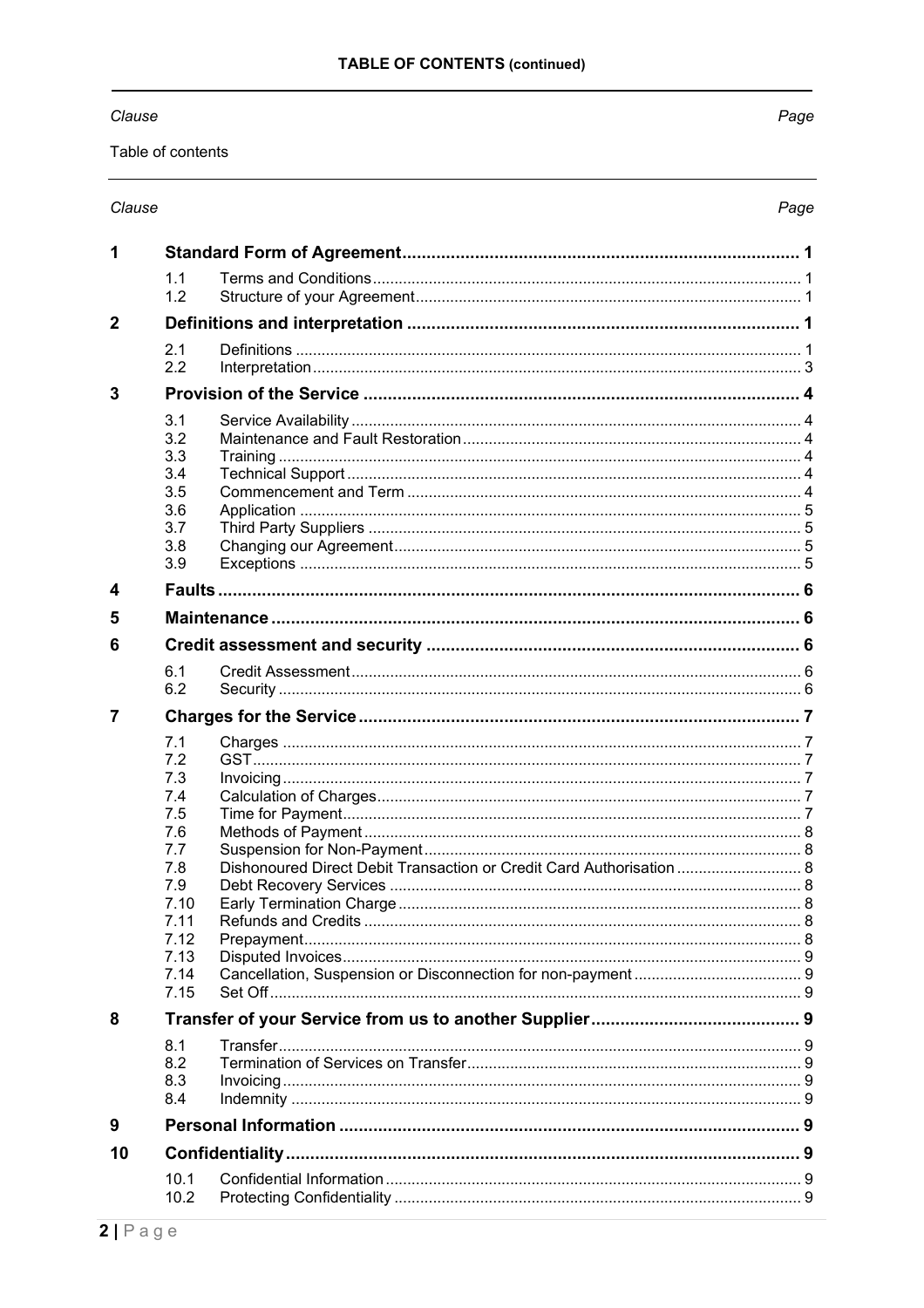# **TABLE OF CONTENTS (continued)**

| Clause |              |  | Page |  |  |
|--------|--------------|--|------|--|--|
|        | 10.3         |  |      |  |  |
|        | 10.4         |  |      |  |  |
| 11     |              |  |      |  |  |
|        | 11.1         |  |      |  |  |
|        | 11.2         |  |      |  |  |
|        | 11.3         |  |      |  |  |
|        | 11.4         |  |      |  |  |
|        | 11.5         |  |      |  |  |
|        | 11.6         |  |      |  |  |
| 12     |              |  |      |  |  |
|        | 12.1         |  |      |  |  |
|        | 12.2<br>12.3 |  |      |  |  |
|        | 12.4         |  |      |  |  |
| 13     |              |  |      |  |  |
|        | 13.1         |  |      |  |  |
|        | 13.2         |  |      |  |  |
|        | 13.3         |  |      |  |  |
|        | 13.4         |  |      |  |  |
|        | 13.5         |  |      |  |  |
|        | 13.6         |  |      |  |  |
|        | 13.7         |  |      |  |  |
|        | 13.8         |  |      |  |  |
| 14     |              |  |      |  |  |
|        | 14.1         |  |      |  |  |
|        | 14.2         |  |      |  |  |
|        | 14.3         |  |      |  |  |
|        | 14.4         |  |      |  |  |
| 15     |              |  |      |  |  |
|        | 15.1         |  |      |  |  |
|        | 15.2         |  |      |  |  |
|        | 15.3<br>15.4 |  |      |  |  |
|        | 15.5         |  |      |  |  |
|        | 15.6         |  |      |  |  |
|        | 15.7         |  |      |  |  |
|        | 15.8         |  |      |  |  |
| 16     |              |  |      |  |  |
|        | 16.1         |  |      |  |  |
|        | 16.2         |  |      |  |  |
|        | 16.3         |  |      |  |  |
|        | 16.4         |  |      |  |  |
|        | 16.5         |  |      |  |  |
|        | 16.6         |  |      |  |  |
|        | 16.7         |  |      |  |  |
|        | 16.8<br>16.9 |  |      |  |  |
|        | 16.10        |  |      |  |  |
| 17     |              |  |      |  |  |
|        |              |  |      |  |  |
|        | 17.1<br>17.2 |  |      |  |  |
|        |              |  |      |  |  |
| 18     |              |  |      |  |  |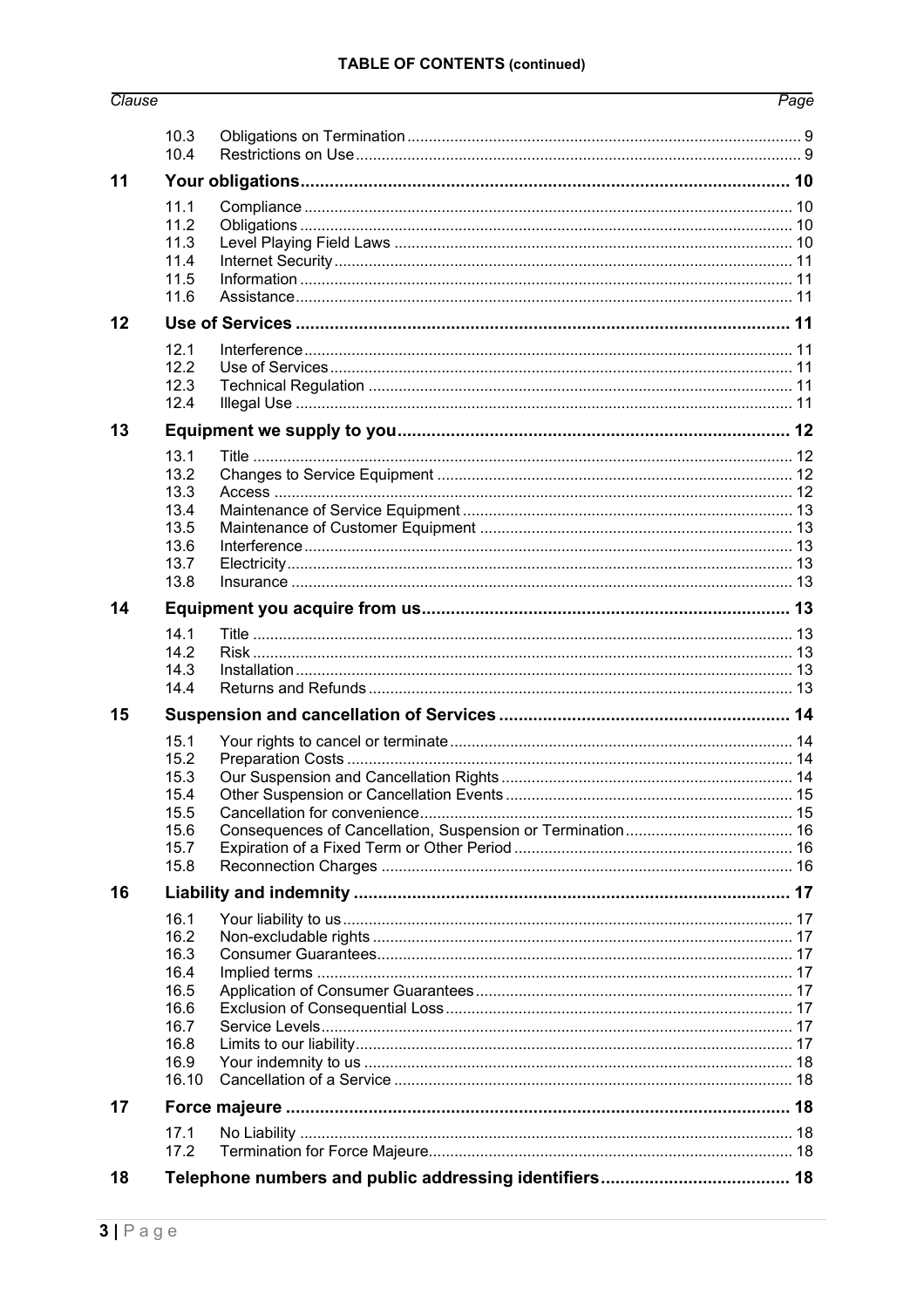# Clause

# Page

| 19.1 |     |  |
|------|-----|--|
|      |     |  |
|      |     |  |
| 201  |     |  |
| 20.2 |     |  |
| 20.3 |     |  |
| 20.4 |     |  |
| 20.5 |     |  |
| 206  |     |  |
| 20.7 |     |  |
| 20.8 |     |  |
| 20.9 |     |  |
|      | 192 |  |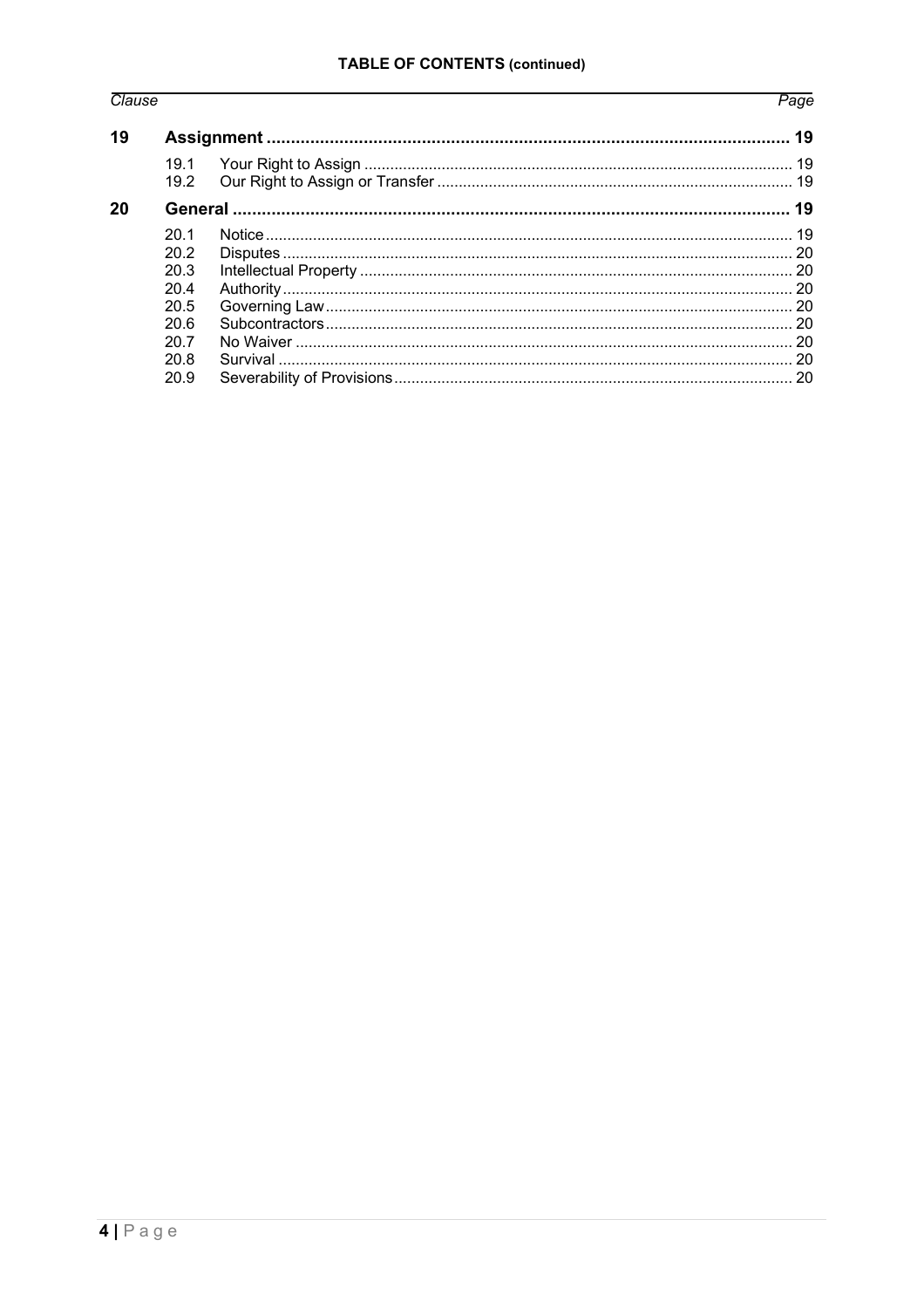# <span id="page-4-0"></span>**1 Standard Form of Agreement**

# <span id="page-4-1"></span>1.1 **Terms and Conditions**

This Agreement is a Standard Form of Agreement formulated in accordance with Part 23 of the Telecommunications Act. Accordingly, the terms of this Agreement apply to our provision of a Service to you, except to the extent that we agree in writing that different terms will apply, in which case those different terms will apply to the extent of any inconsistency. If you obtain a service from us, you do so in accordance with the terms and conditions contained in the documents which comprise your Agreement with us.

# <span id="page-4-2"></span>1.2 **Structure of your Agreement**

Your Agreement with us comprises of the following documents, which to the extent of any inconsistency will be read in the following descending order of precedence:

- (a) any Special Conditions set out in a Service Contract but only as relevant to the specific Service Contract and not to other Service Contracts;
- (b) a Service Contract but only as relevant to the specific Service Contract and not to other Service Contracts;
- $(c)$
- $(d)$

 $(k)$ 

 $(e)$ 

- (b) providing operator services or operator assistance services;
- $(c)$

 $(e)$ 

 $(d)$ 

 $(f)$ 

 $(g)$ 

- $(h)$
- $(i)$
- $(i)$ 
	-

<span id="page-4-4"></span><span id="page-4-3"></span>The following definitions apply unless the context requires otherwise:

**ACMA** means the Australian Communications and Media Authority (www.acma.gov.au);

**Agreement** means the agreement between you and us for the Service consisting of documents listed in **clause 1.2**;

**Application** means an application made by you for the provision of Services by us, which when accepted by us forms a Service Contract;

#### **Approved Purposes** means:

(a) providing directory assistance services;

**Business Hours** means 9.00 am to 5.00 pm Monday to Friday (AWST), excluding days which are public holidays in the place where the Services are to be provided;

**Broadband** means a high capacity telecommunications service capable of delivering a simultaneous range of services;

**Charge(s)** means a fee payable for a Service and any other amount payable by you in accordance with the terms of our Agreement;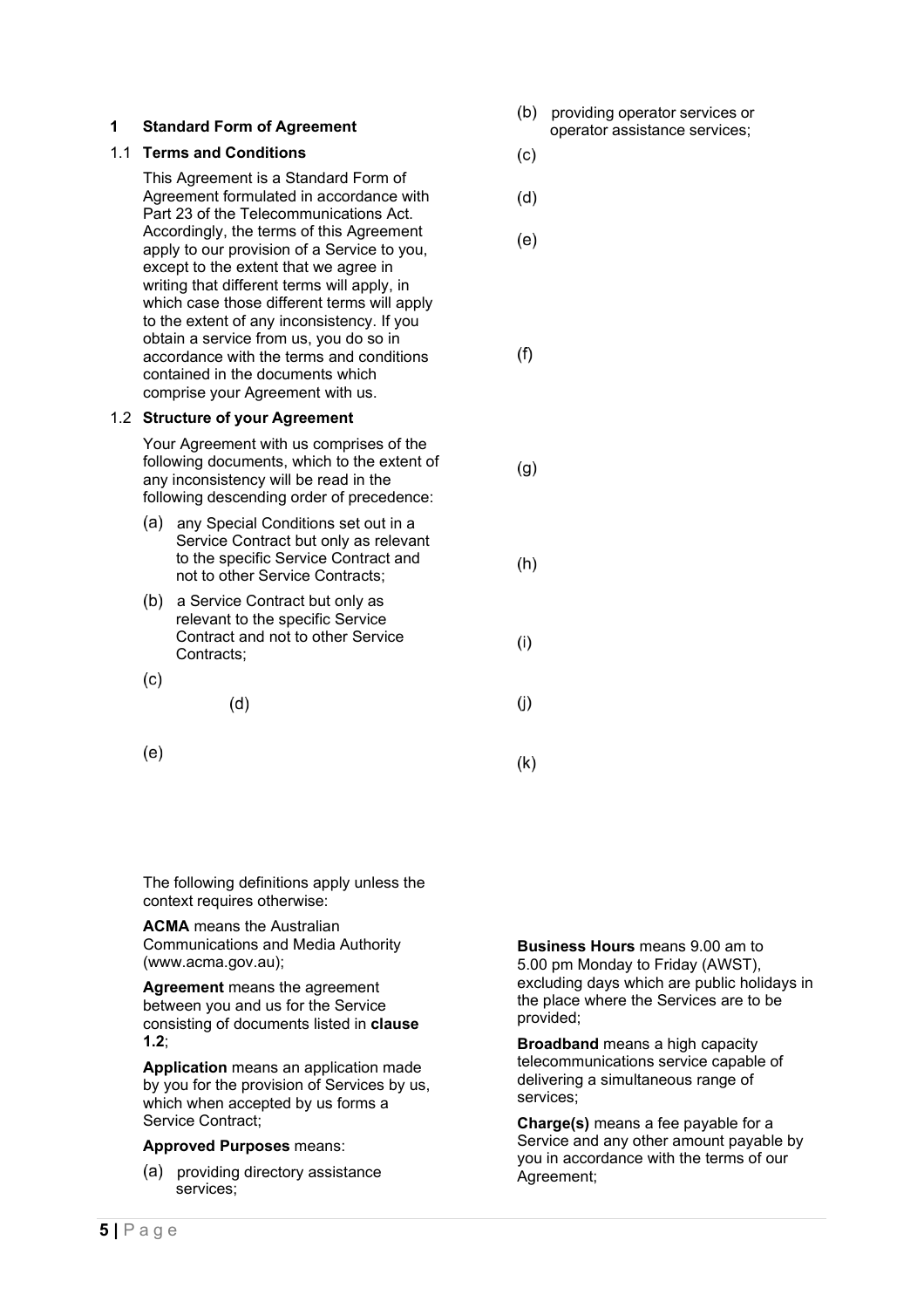**Claim** includes any debt, cause of action, loss, liability, claim, proceeding, suit or demand of any nature however arising under or in connection with this Agreement or its subject matter and whether present or future, fixed or unascertained, actual or contingent, arising under contract (including under any indemnity), tort (including negligence), under statute or otherwise;

**Consequential Loss** means loss of profits, loss of revenue, loss of opportunity, loss of anticipated savings, pure economic loss, loss of data, loss of value of equipment (other than cost of repair), loss of opportunity or expectation loss and any increased operating costs suffered or incurred by any person whether arising in contract or tort (including negligence) or under any statute, any other form of consequential, special, indirect, punitive or exemplary loss or damages and any third party loss;

**Consumer Guarantee** means a guarantee described in the Australian Consumer Law;

**CPI** means the Consumer Price Index, All Groups Index Number published by the Australian Bureau of Statistics;

**CSG** means the *Telecommunications (Customer Service Guarantee) Standard 2000 No.2,* which sets time frames for provisioning and fault rectification for standard telephone services;

**Customer Equipment** means any equipment or facility in your possession, ownership or control, other than Service Equipment;

**Degrade Fault** means a Fault where a Service is adversely affected but still operational;

**Due Date** unless otherwise agreed, means the date specified on an invoice as the due date;

**Early Termination Charge** means the Charge payable (if any) in accordance with **Clause 7.10** and unless specified otherwise in a Service Contract is the total of any remaining Fixed Term Charges;

**Encumbrance** means a mortgage, lien, loan, fixed or floating charge, or any other interest granted to a third party;

**Equipment** unless otherwise specified, means Service Equipment or Purchased Equipment;

**Facilities** has the meaning given in the Telecommunications Act;

**Fair Use Policy** means our policy which applies to your use of the Service, a copy of which is accessible on our Website;

**Fault** means a fault, degradation or failure in a Service and includes an Interruption;

**Fixed Term Service** has the meaning given in **Clause 3.6**;

**Fixed Term Charge** means the Charge payable for a Fixed Term Service for the Initial term;

**Force Majeure Event** means an event that is beyond a Party's reasonable control, including acts of God or natural disasters, fire, lightning, explosions, flood, subsidence, insurrection, civil disorder or military operations, war, terrorism, government or quasi-government restraint, expropriation, prohibition, intervention, direction or embargo, strikes, lockouts or other industrial disputes of any kind, failure of supply, or an act or omission of any Government Agency or an act or omission of any third party (including any Third Party Supplier) where the act or omission is caused by an event or circumstance outside that third party's reasonable control (including any of the things mentioned in this definition);

**Government Agency** means any Commonwealth, State or local or foreign government, government authority or semigovernment authority (including a judicial body) that has legal power to require another person to act or not act in a particular way or to authorise a particular act, including but not limited to the ACMA, the Telecommunications Industry Ombudsman or the Australian Competition and Consumer Commission;

**GST** has the meaning given in section 195-1 of the *A New Tax System (Goods and Services Tax) Act 1999* (Cth);

**Initial Term** means the minimum period specified in a Service Contract and which commences on the RFS Date;

**Interest** means interest at the rate 2% above the per annum business overdraft rate charged by the Commonwealth Bank of Australia on the last day of each applicable month calculated daily and compounded monthly

**Internet** means the world wide connection of computer networks which provides a number of services to users, including the transmission of electronic mail, provision of information on the world wide web and transfer of files;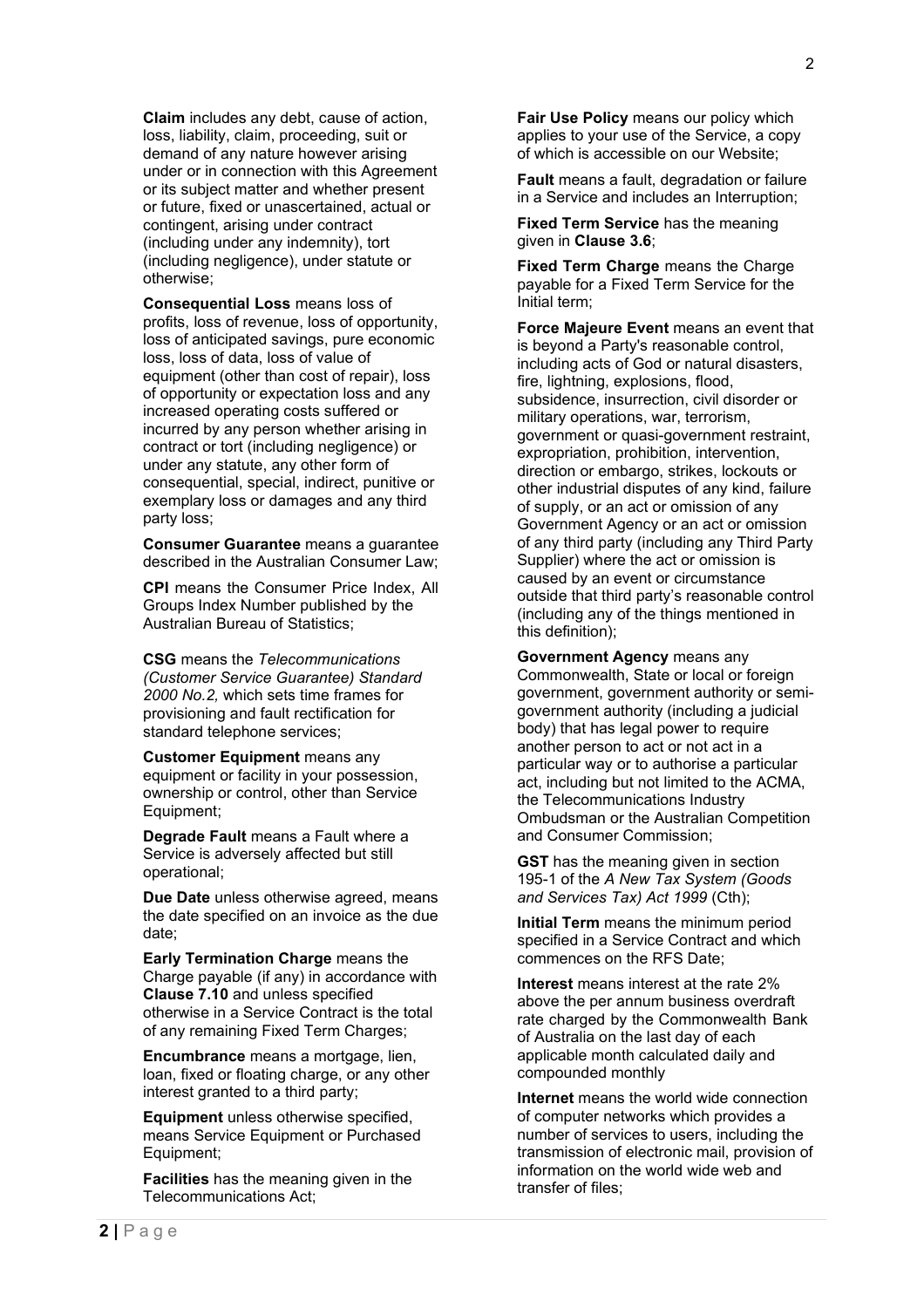**Interruption** or **Interrupted Fault** means a Fault that causes a total outage in the supply of a Service;

**Law** means Commonwealth, State, or local legislation, judicial, administrative, or regulatory decrees or determinations, judgments, awards or orders, binding industry codes or standards and all common laws and equity;

**Our Network** means the infrastructure used and/or maintained by us or our Third Party Suppliers to provide you with your Service. Our Network does not include the computer networks that make up the Internet;

**Party** means a party to this Agreement;

**Personal Information** means any personal information within the meaning given in section 6 of the Privacy Act and section 187LA of the *Telecommunications (Interception and Access Act) 1979* ;

**Personnel** means, in respect of a Party, its employees, directors, agents, representatives and contractors;

**PPSA** means the *Personal Property Securities Act 2009* (Cth);

**Privacy Act** means the *Privacy Act 1988* (Cth);

**Purchased Equipment** has the meaning given in **Clause 14**;

**Review Date** means 1 July of each year;

**RFS Date** means the earlier of the date that KPCD informs the Customer that a Service is operational andready for service, when the Service is made available to the Customer, or when the Customer commences to use the Service;

**Scheduled Maintenance** means maintenance that KPCD considers is required to ensure that itachieves Service Levels;

**Service** means the service requested by you in your Application and as described in it and any other documents forming the Agreement, including any related goods and ancillary services provided to you by us in connection with that service;

**Service Cancellation Charge** means the fee payable (if any) in accordance with **Clause 15.2**, which is based upon costs incurred by KPCD in preparingto provide a Service to you;

**Service Contract** means a contract between KPCD and the

Customer for the provision of Services, formed by KPCD's acceptanceof an Application for a Service from the Customer, and includes details of the Initial Term and Charges;

**Service Description** means the document forming part of the Agreement describing the Service and setting out specific terms and conditions for that Service;

**Service Equipment** has the meaning given in **Clause 13**;

**Service Level** means the standard of service set out in the Service Level Agreement (if applicable);

**Service Level Agreement** or **SLA** is the document forming part of our Agreement with you that sets out the level of service that we will provide to you and any rebates that apply if we fail to meet our commitments;

**Shaping** means a reduction in the speed of a Broadband service

**Special Conditions** means any additional terms and conditions, or variations to the terms and conditions, which are agreed between the Parties, as set out in a Service Contract

**Taxable Supply** has the meaning given in section 195-1 of the *A New Tax System (Goods and Services Tax) Act 1999* (Cth);

**Telecommunications Act** means the *Telecommunications Act 1997* (Cth);

**Term** is defined in **clause 3;**

**Third Party Supplier** means a third party supplier from whom we acquire wholesale services that form all or part of the Service we provide to you;

**Website** means www.KPCD.com.au;

**we, our** or **us** means KPCD;

**you** or **your** means the current account holder for the Service.

#### <span id="page-6-0"></span>2.2 **Interpretation**

In the Agreement unless the contrary intention appears:

- (a) a reference to a person includes a reference to a corporation, an association, joint venture, an unincorporated body, partnership, government or local authority or agency or other entity;
- (b) a reference to a document or instrument includes the document or instrument as novated, altered,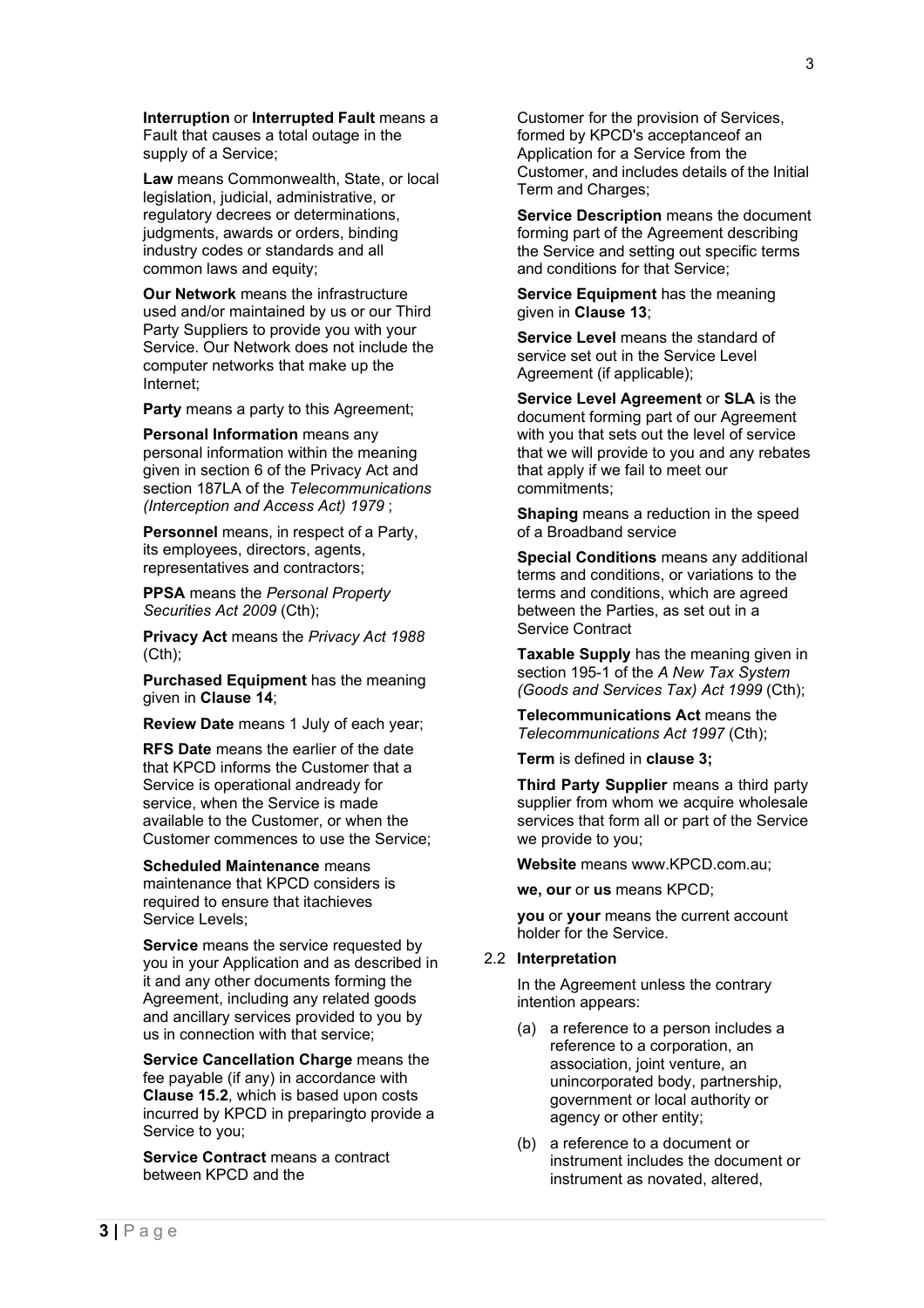supplemented or replaced from time to time;

- (c) the singular includes the plural and vice versa;
- (d) a reference to any gender includes a reference to all other genders;
- (e) a reference to any legislation or to any provision of any legislation includes a reference to any modification or reenactment of or any provisions substituted for such legislation or provisions;
- (f) where an expression is defined, another part of speech or grammatical form of that expression has a corresponding meaning;
- (g) an agreement, representation or warranty made in favour of two or more persons is made for the benefit of them jointly and for each of them severally;
- (h) a reference to a recital, clause, paragraph, schedule or annexure is to a recital, clause or paragraph of, or schedule or annexure to, these General Terms, and a reference to these General Terms includes any schedule or annexure;
- (i) a reference to dollars and \$ is to Australian currency;
- (j) headings are inserted for convenience only and do not affect the interpretation of the Agreement; and
- (k) specifying anything in the Agreement after the words 'including', 'includes' or 'for example' or similar expressions does not limit what else is included unless there is express wording to the contrary.

# <span id="page-7-0"></span>**3 Provision of the Service**

#### <span id="page-7-1"></span>3.1 **Service Availability**

<span id="page-7-2"></span>Subject to your rights under the Australian Consumer Law, we aim to provide, but cannot guarantee, a continuous Service free of any Interruptions. You are aware that we may be reliant on Third Party Suppliers for supplying the Service to you and that circumstances beyond our control may cause Faults in the Service from time to time. Our liability to you for any Fault in a Service is limited in accordance with **Clause 16** and the terms of any applicable Service Level Agreement.

# 3.2 **Maintenance and Fault Restoration**

Subject to your rights under the Australian Consumer Law and to the maximum extent permitted by law, we are not obliged to restore any fault with a Service that is caused as a result of:

- (a) damage due to causes external to the facilities used by us and/or our Third Party Suppliers to provide the Service;
- (b) interference;
- (c) a Force Majeure Event; or
- (d) planned outages, including Scheduled Maintenance.

# <span id="page-7-3"></span>3.3 **Training**

Training will be provided on an as needed basis for certain product/service types that require end user training. Training will be completed using a "Train the Trainer" method meaning that we will train a single person within the customer organisation, who will be responsible for passing on the relevant training to the rest of the organisation.

# <span id="page-7-4"></span>3.4 **Technical Support**

- (a) We will provide technical support services as described on our website at [www.kpcd.com.au/services](http://www.kpcd.com.au/services)
- (b) We are not responsible for, and will not provide support for, any fault caused by:
	- (i) any Customer Equipment unless it is supplied to you by us;
	- (ii) the interaction of the Service with third party software packages used by you;
	- (iii) the inability to gain wireless connectivity from your wireless access point/router to your computer; or
	- (iv) services provided by any third party supplier or carrier (other than our Third Party Suppliers).

# <span id="page-7-5"></span>3.5 **Commencement and Term**

(a) Our Agreement commences when we accept (at our sole discretion) your Application and continues until terminated in accordance with our Agreement. Our acceptance of your Application forms a Service Contract. All Service Contracts are subject to the terms of the Agreement.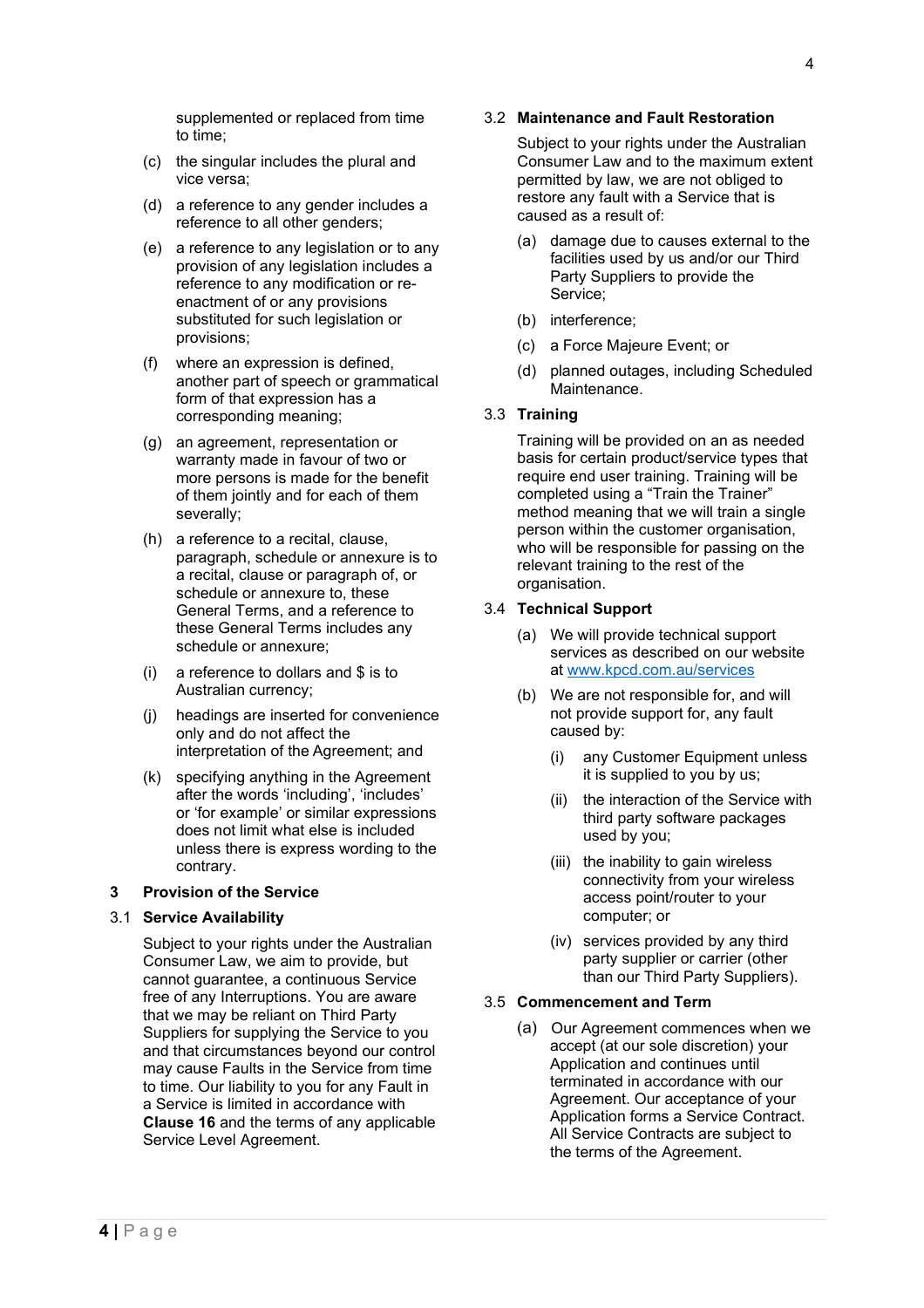5

- When you request us to supply the Service to you, we decide whether to accept your Application and to supply the Service to you based on a variety of factors including:
	- (i) your eligibility for the Service;
	- (ii) its availability to you;
	- (iii) you meeting our credit requirements; and
	- (iv) your prior conduct or history with respect to any previous supply by us or a reseller of any goods or service to you.
- Unless terminated in accordance withthe Agreement, a Service Contract remains in force for the Initial Term.Upon expiry of the Initial Term a Service Contract continues on a month to month basis until terminated by either party giving the other party at least 30 days written notice` of termination. Any Special Conditions do not apply after expiry of the Initial Term unless otherwise agreed in writing.

# <span id="page-8-0"></span>3.6 **Application**

These General Terms do not apply to the extent that we have agreed on different terms with you. In particular, a Service Contract may provide different terms. For example, you may be required to receive the Service from us for a minimum or fixed term that is greater than a month to month period (**Fixed Term Service**). In such cases, all terms of the General Terms that are not inconsistent with different terms in the Service Contract will apply to the provision of the Service.

# <span id="page-8-1"></span>3.7 **Third Party Suppliers**

You agree that we may use Third Party Suppliers for the provision of the Service to you. You will not contact any of our Third Party Suppliers for any reason in relation to the Service. You acknowledge that if you do contact one of our Third Party Suppliers, you will be liable for all costs imposed on us by our Third Party Supplier in connection with you having contacted that Third Party Supplier directly.

<span id="page-8-2"></span>(a) During the term of our Agreement, we may need to change the terms of our Agreement due to circumstances beyond our control, including changes in Law, urgent changes required for security reasons, changes by one of

our Third Party Suppliers of the terms on which they supply services to us or to the functionality or nature of a Service or its underlying technology. We are therefore not always able to provide you with ongoing supply of a Service on the same terms and conditions that existed when we first commenced providing that Service to you.

 $(b)$  In addition to changes which we are required to make due to circumstances beyond our control, we may elect to make changes for our own purposes during the term of our Agreement.

# <span id="page-8-3"></span>3.9 **Exceptions**

- (a) urgent changes we are required to make by Law, for security reasons or technical reasons necessary to protect the integrity of Our Network;
- (b) the introduction of a new Charge or an increase in an existing Charge due to an additional tax or levy imposed by Law (where it is fair and reasonable for us to pass that on to you);
- $(c)$  the introduction of a new Charge or an increase in existing administrative Charges for ancillary services such as credit card transaction fees (provided we have offered you a reasonable alternative at the same or lesser cost to the original Charge); and
- (d) increases in Charges due to increases imposed on us by other suppliers (including Third Party Suppliers) for the following types of services and charges:
	- (i) international carriage services (including for voice and data) the current Charges for which are available via our Website; and

Where practicable to do so, we will give you reasonable notice of the changes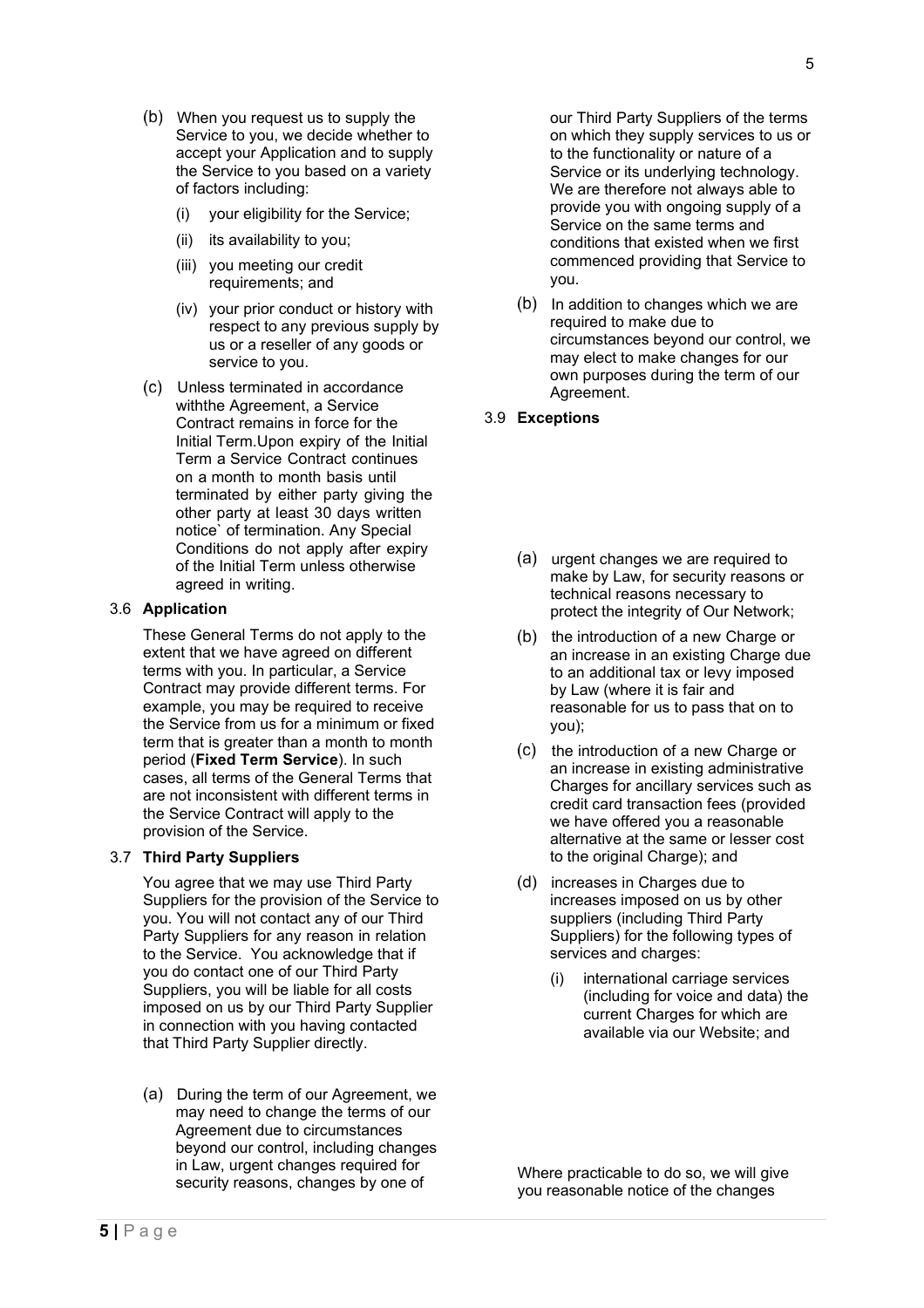referred to in this **Clause 3.9** in accordance with the notice provisions of **Clause 20.1**.

# <span id="page-9-0"></span>**4 Faults**

- 4.1 If a Fault occurs the Customer must attempt to diagnose its cause prior to contacting KPCD to determine that the Fault is not caused by Customer Equipment, the Customer's software, electrical supply, content or services that are not supplied by KPCD. The Customer is responsible for rectifying Faults relating to Customer Equipment, the Customer's software, electrical supply, content or services that are not supplied by KPCD and for any costs incurred by KPCD in relation to Faults that arise for such a reason.
- 4.2 After its initial diagnosis, the Customer should report a Fault to KPCD's business support service assoon as possible. KPCD will endeavour to rectify Faults in accordancewith any applicable SLA or if a SLA does not apply within a reasonable time.
- 4.3 KPCD is not responsible for repairing Faults that are outside its reasonable control, including Faults relating to software developed or licensed by any third party that is used by KPCD or the Customer in relation to the Service.
- 4.4 The Customer is liable for any costs that KPCD incurs in rectifying a Fault that arises as a result of:
	- (a) an act or omission of the Customeror its Personnel; or
	- (b) defects or failures in networks, equipment, facilities or software that is not KPCD Equipment or is otherwise outside its control.

#### <span id="page-9-1"></span>**5 Maintenance**

- 5.1 Maintenance may be performed by KPCD, its Suppliers, or its third party software suppliers or licensors when required.
- 5.2 KPCD will provide reasonable notice of Scheduled Maintenance and where possible undertake Scheduled Maintenance at a time that will minimise disruption to the Customer's use of the Services. If unscheduled or urgent maintenance is required, it may not be possible for KPCD to provide notice or to

schedule the maintenance at a time that is convenient to the Customer.

5.3 KPCD may suspend the Service if necessary because of an emergency, to comply with a Law, or to protect persons, KPCD Equipment or Facilities or Network, Supplier equipment or networks.

# <span id="page-9-2"></span>**6 Credit assessment and security**

# <span id="page-9-3"></span>6.1 **Credit Assessment**

KPCD may conduct a credit assessment of the Customer. The Customer authorises KPCD to make all enquiries necessary to determinethe Customer's creditworthiness and will provide KPCD with all reasonable assistance necessary for the credit assessment.

# <span id="page-9-4"></span>6.2 **Security**

- (a) KPCD may require the Customer to provide security or vary the amount of security currently provided, which at KPCD's discretion may be a bank guarantee, a letter of credit, a parent or related company guarantee, a fixed or floating charge or a security bond held by KPCD. The security may not exceed KPCD's reasonable estimate of the Customer's Charges for a three month period and any Equipment supplied to the Customer but not paid for. If KPCD reasonably requests new or varied security, the Customer must provide the security ina form acceptable to KPCD within one week.
- $(b)$

 $(c)$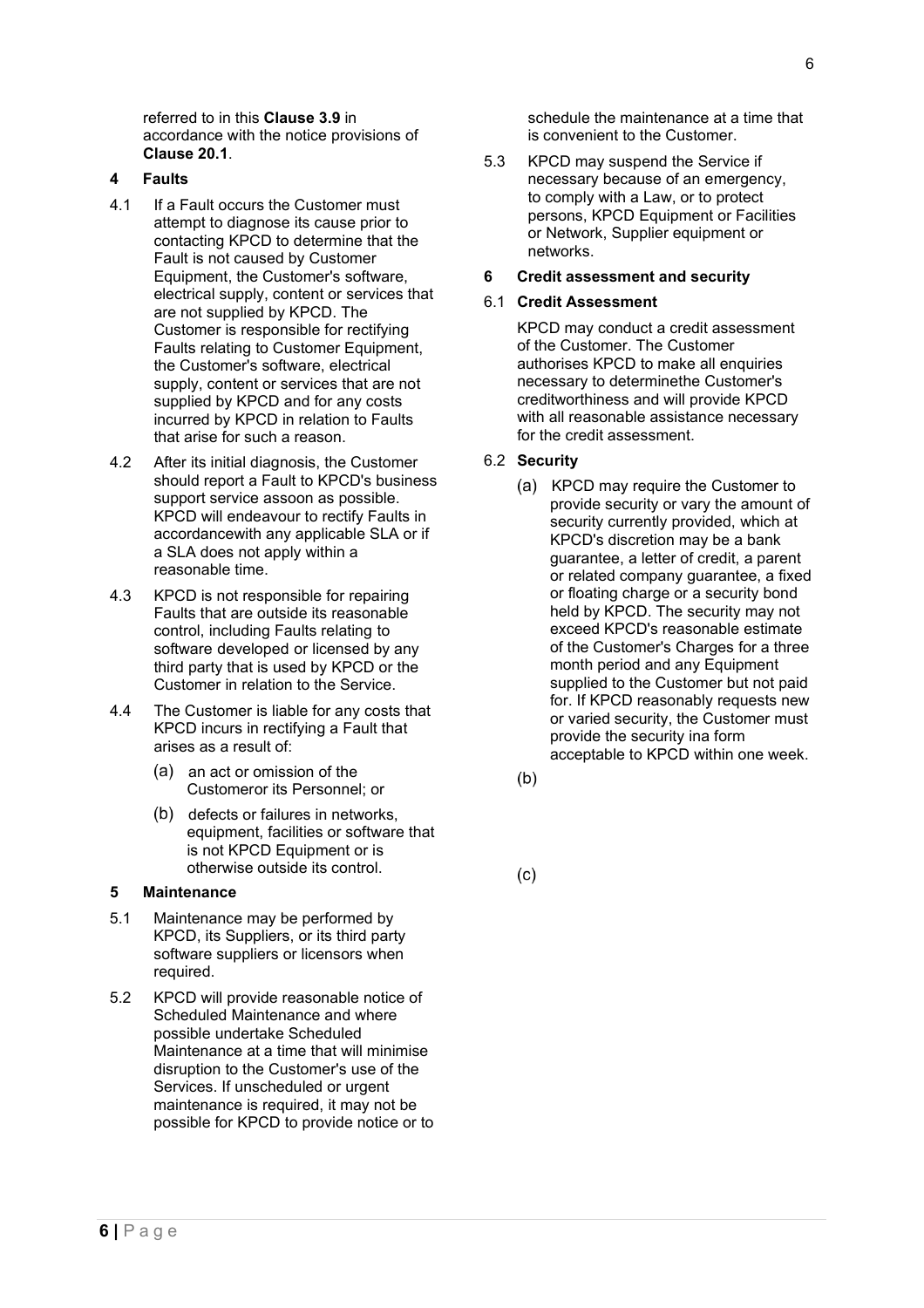amount guaranteed or held before KPCD exercised its rights.

 Within one month of termination of theAgreement and all outstanding Charges being paid to KPCD, KPCD must release any remaining security to the Customer.

# <span id="page-10-0"></span>**7 Charges for the Service**

- <span id="page-10-1"></span>7.1 **Charges**
	- You are liable to pay all Charges arising out of the use of the Service that we provide to you, whether that use was by you or any other person with or without your consent.
	- $(b)$  If a Service is used to access the facilities or services of another supplier, amounts charged by that other supplier are, unless our Agreement specifies otherwise, your responsibility, and you will indemnify us in relation to any such charges. If we are charged those amounts we may include them in the Charges.
	- (c) Unless a Service Contract or Service Schedule states otherwise, on each Review Date following the RFS Date, KPCD may increase the Charges by the greater of 3% or CPI;

# <span id="page-10-2"></span>7.2 **GST**

Unless expressly stated otherwise, all Charges for the Services are exclusive of GST. You will pay to us at the same time when any part of the charges for the Service is payable, an amount equal to any GST payable on supply of the Service. We will issue a tax invoice to you for any supply on which GST is imposed. If any additional tariffs become payable by us in relation to or in connection with this Agreement we will charge you and you will pay an additional amount equal to the amount of the tariff payable.

# <span id="page-10-3"></span>7.3 **Invoicing**

- We will provide an invoice for the Service on the date that your connection becomes active and each month thereafter.
- We reserve the right to invoice you forany Charges for equipment or installation of equipment in advance and not to proceed with supply or installation of the equipment until payment has been made.
- $(C)$  If you have a direct debit in place for any Service, your credit card or bank account will be debited on the Due Date.
- (d) Monthly Charges (if applicable) are billed in advance and any applicable usage or excess usage charges are billed in arrears.
- Any applicable connection Charges and additional hardware not billed in advance will be billed on your first invoice.

 $(f)$ 

- We may issue an interim bill in thefollowing circumstances:
	- (i) you change your existing plan;
	- (iv) you request to be invoiced for any 'unbilled' charges;
	- (v) we have reasonable grounds to believe that you may be a credit risk; or
	- (vi) as otherwise agreed with you.
- <span id="page-10-5"></span><span id="page-10-4"></span> We will refund or credit any overpayment due to a variation in the Charges or cancellation of a Service. If we have undercharged you, you will be liable for any underpayment.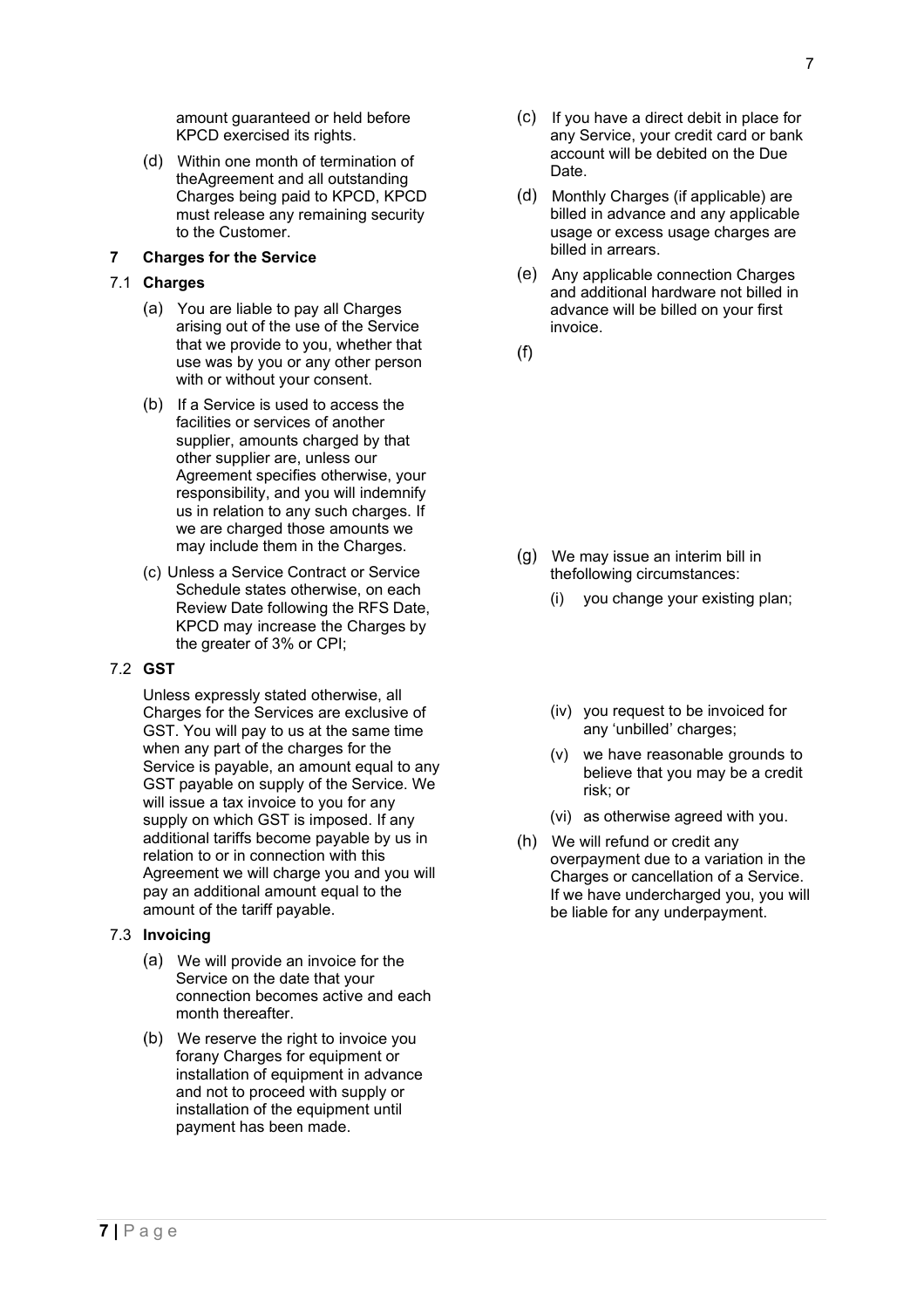- <span id="page-11-0"></span>(a) Payment must be made by credit cardstanding authorisation, direct debit or electronic funds transfer.
- We reserve the right to charge you for any fees that we incur from, or must pay to, your bank. If there is any payment discrepancy or disagreement about bank charges applied, you should contact us before your bank and we will try to resolve the issue. If you contact your bank and we incur a bank fee as a result, we reserve the right to pass this fee on to you.

# <span id="page-11-1"></span>7.7 **Suspension for Non-Payment**

We reserve the right to:

- (a) physically disconnect the Service if Charges or any other amount payable by you remains unpaid 14 days after the applicable Due Date (unless we have received written notice from you of a genuine dispute of those Charges prior to the Due Date, that dispute remains unresolved and all undisputed Charges have been paid by the Due Date); and
- (b) suspend and/or terminate the Service if you fail to pay outstanding Charges in full within 5 business days after we give you a notice demanding payment of the Charges, which, for the avoidance of doubt, will include any administrative fees.

#### <span id="page-11-2"></span>7.8 **Dishonoured Direct Debit Transaction or Credit Card Authorisation**

In addition to any other rights that we have under the Agreement in relation to late payment, if an invoice is paid by direct debit or credit card authorisation and the payment is declined by the bank, we reserve the right to pass any bank fee that we incur as a result of the declined or dishonoured transaction on to you.

# <span id="page-11-3"></span>7.9 **Debt Recovery Services**

We may use debt recovery services to recover any outstanding Charges (including any administrative fees). You may be liable for any charges and collection costs, such as legal costs.

# <span id="page-11-4"></span>7.10 **Early Termination Charge**

 You may cancel the Service at anytime in accordance with **Clause 15.1(a)**. However, if your Application or Service Contract records that you have agreed to receive the Service from us for a

Fixed Term and you cancel the Service before the expiry of the Fixed Term, you will be liable to pay an Early Termination Charge.

 $(b)$  If we cancel or terminate a Service because of your breach of this Agreement and your Application or Service Contract records that you have agreed to receive the Service from us for a Fixed Term and the cancellation or termination is before the expiry of the Fixed Term, you will be liable to pay an Early Termination Charge.

# <span id="page-11-5"></span>7.11 **Refunds and Credits**

 $(a)$ 

 $(b)$ 

 You may elect to claim a refund for any amount credited on your final invoice or apply the credited amount to another service we may supply to you by notifying us within 90 days of your receipt of the final invoice.

# <span id="page-11-6"></span>7.12 **Prepayment**

- $(a)$
- We may decline your Application or cancel, suspend or disconnect the Service if you do not provide the prepayment in advance when requested to do so in accordance with **paragraph (a)**.
- (c) If we cancel or disconnect all of the Services, we will return to you that portion of the prepayment that is not required to meet any outstanding Charges.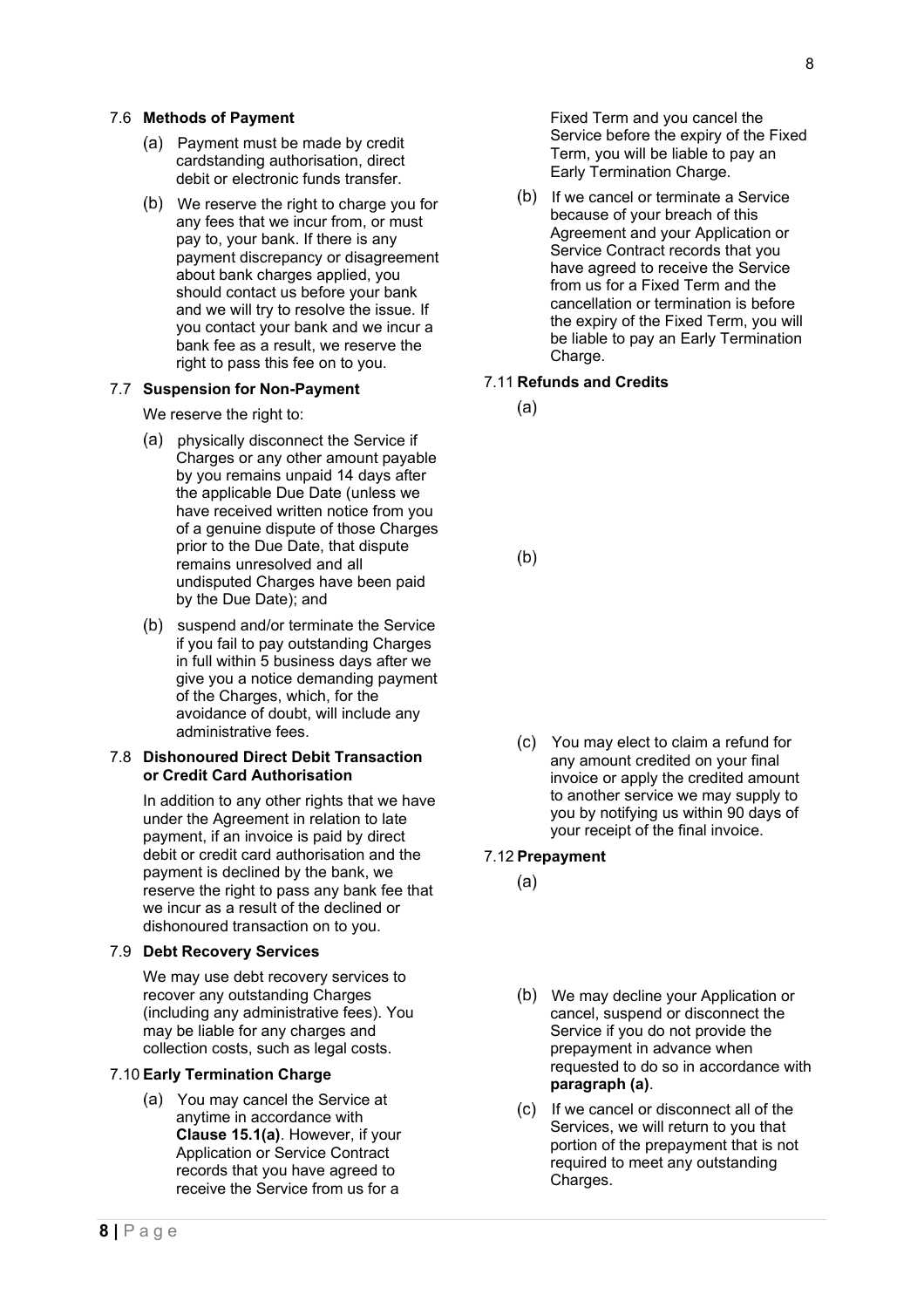# <span id="page-12-0"></span>7.13 **Disputed Invoices**

- (a) If you dispute an invoice or claim a refund for overpayment of any Charges under our Agreement you should do so within 5 months of the date of the invoice to which the disputed amount or alleged overpayment relates.
- Nothing in this **Clause 7.13** limits yourright to issue proceedings in relation to a disputed invoice or alleged overpayment.

# <span id="page-12-1"></span>7.14 **Cancellation, Suspension or Disconnection for non-payment**

If we cancel, suspend or disconnect the Service for non-payment, you remain liable for all Charges and other liabilities incurred before the date of cancellation, suspension or disconnection of the relevant Service including any applicable Early Termination Charges.

# <span id="page-12-2"></span>7.15 **Set Off**

Unless we agree in writing, you must pay the Charges without any set off, counterclaim or deduction.

# <span id="page-12-3"></span>**8 Transfer of your Service from us to another Supplier**

#### <span id="page-12-4"></span>8.1 **Transfer**

If you ask us to transfer any of the Services to another supplier, you remain liable to us for any amount payable in relation to the supply of the Services up to the date on which we transfer those Services to another supplier. You will pay us that amount by the applicable Due Date.

# <span id="page-12-5"></span>8.2 **Termination of Services on Transfer**

The provision of Services ceases on the date on which we transfer your Services to another supplier.

### <span id="page-12-6"></span>8.3 **Invoicing**

<span id="page-12-7"></span>We will endeavour to invoice you for Charges incurred in relation to Services that you transfer to another supplier within the next normal billing period. If, after that time, we become aware of other Charges or amounts (including fees payable to any other supplier) for those Services up to the date of transfer, or we resolve any dispute so that any liability relating to those Services is quantified and payable by you, then you will pay us all such amounts within 7 days of your receipt of our invoice for them.

# 8.4 **Indemnity**

We will not accept liability for any amounts owing by you to a supplier or other person. You must indemnify us against any Claim made by a supplier or other person against us in relation to any such amounts.

# <span id="page-12-8"></span>**9 Personal Information**

We will only collect, use and disclose Personal Information that is reasonably necessary to provide the Service, comply with our obligations and rights under the Law or this Agreement, or to conduct any credit checks or credit action. You may at any time contact us to access and if required correct any stored Personal Information. Any complaints about our use of Personal Information should be addressed to us in the first instance. Any complaints that cannot be resolved by us may be referred to the Office of the Australian Information Commissioner.

# <span id="page-12-10"></span><span id="page-12-9"></span>**10 Confidentiality**

# <span id="page-12-11"></span>10.2 **Protecting Confidentiality**

You will not disclose Confidential Information to any third party and will not allow any written or electronically recorded Confidential Information to be copied or disclosed to a third party without our consent (unless you are required to do so by Law or the information has entered the public domain other than through a breach of confidence). You may also disclose Confidential Information to your professional advisers on condition that they also agree to keep the information confidential.

## <span id="page-12-12"></span>10.3 **Obligations on Termination**

On termination of the Services for any reason, on our request you will return or destroy any Confidential Information in your possession.

# <span id="page-12-13"></span>10.4 **Restrictions on Use**

You will not use information that you acquire from us for any purpose unauthorised in writing by us or in any manner that may cause us loss, whether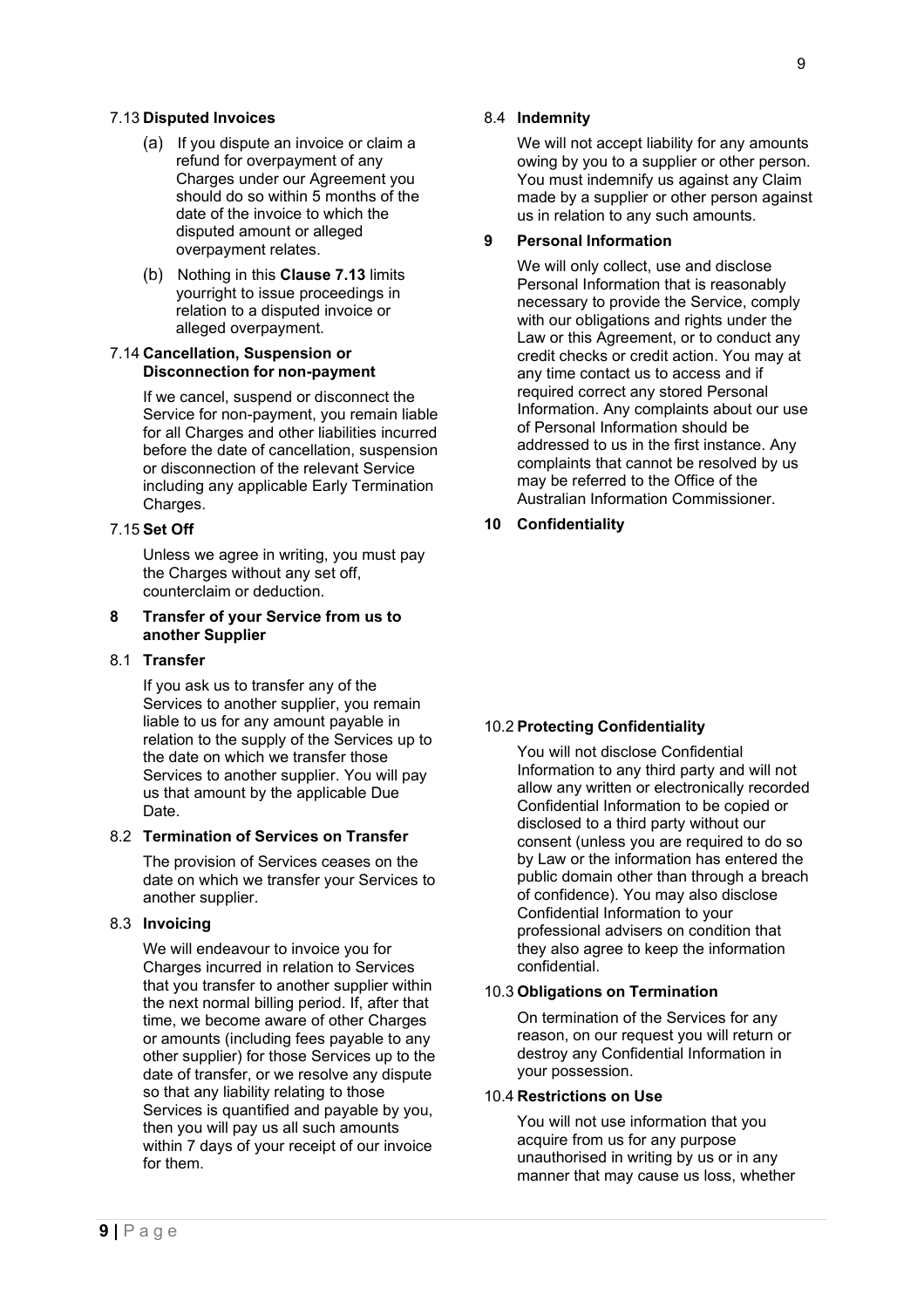by way of damage to our reputation, financial loss or otherwise.

# <span id="page-13-0"></span>**11 Your obligations**

#### <span id="page-13-1"></span>11.1 **Compliance**

You are responsible for the use of your Service and you will not use your Service other than in accordance with our Agreement, Laws, and obligations applicable to the Services and their use.

# <span id="page-13-2"></span>11.2 **Obligations**

- (a) In providing the Services to you, you agree that we, or a Third Party Supplier, may take any steps deemed necessary in regards to the Approved Purposes or in order to comply with the Law, industry codes of practice or under direction from a relevant regulatory authority or court order, including:
	- (i) intercepting communications made using a Service; and
	- (ii) monitoring and retaining data accessed or transmitted via the Service.
- You must not do or allow to be done,in relation to a Service, any of the following:
	- (i) engage in denial-of-service attacks, or allow a computer under your authority to be used as part of one;
	- (ii) obtain or attempt to obtain unauthorised access to or control of any other computer or network;
	- (iii) scan ports on other computers or otherwise probe them for means of access or vulnerabilities;
	- (iv) spread (either deliberately or through want of reasonable care) any virus, Trojan horse or other harmful action;
	- (v) breach any Law regulating content, intellectual property or conduct on the Internet or email;
	- (vi) contravene the Privacy Act, the National Privacy Principles, or any guidelines made under them; or
	- (vii) send spam.
- (c) If we or a Third Party Supplier provide you with any software, you will only use it in accordance with its licence

terms as notified to you from time to time.

- Except to the extent that we have specifically agreed otherwise or the type of Service being provided to you suggests otherwise, you agree not to resell the Service, nor to establish, maintain or permit multiple concurrent connections to the Service, nor to connect the Service to a local area network, except if the Service is designated by us as one which supports use of a local area network.
- (e) Except to the extent that we have specifically agreed otherwise, you are solely responsible at your own expense for providing and maintaining all Customer Equipment necessary for the Service and for maintaining any Equipment.
- $(f)$  To the extent permitted by Law, youacknowledge and agree that:
	- (i) continuity and speed of access to the Internet depend on a wide range of factors, many of which are beyond our control;
	- (ii) we have no control over the accuracy or appropriateness of any information on the Internet;
	- (iii) we are not responsible for any software or data available on the Internet;
	- (iv) if we provide to you technical or other support or advice in relation to any matter which is outside our direct responsibility under this Agreement, we do so only in an attempt to assist you and without incurring any liability other than any which cannot Lawfully be excluded.
- <span id="page-13-3"></span>(a) Parts 7 & 8 of the Telecommunications Act prohibit KPCD supplying high speed broadband services to residential customers and business customers with less than 15 employees unless the business is a carrier or carriage service provider or KPCD is reselling a service that it acquires on a wholesalebasis from another carrier.
- $(b)$  If the Service includes a high speed broadband service that KPCD is not acquiring on a wholesale basis from another carrier,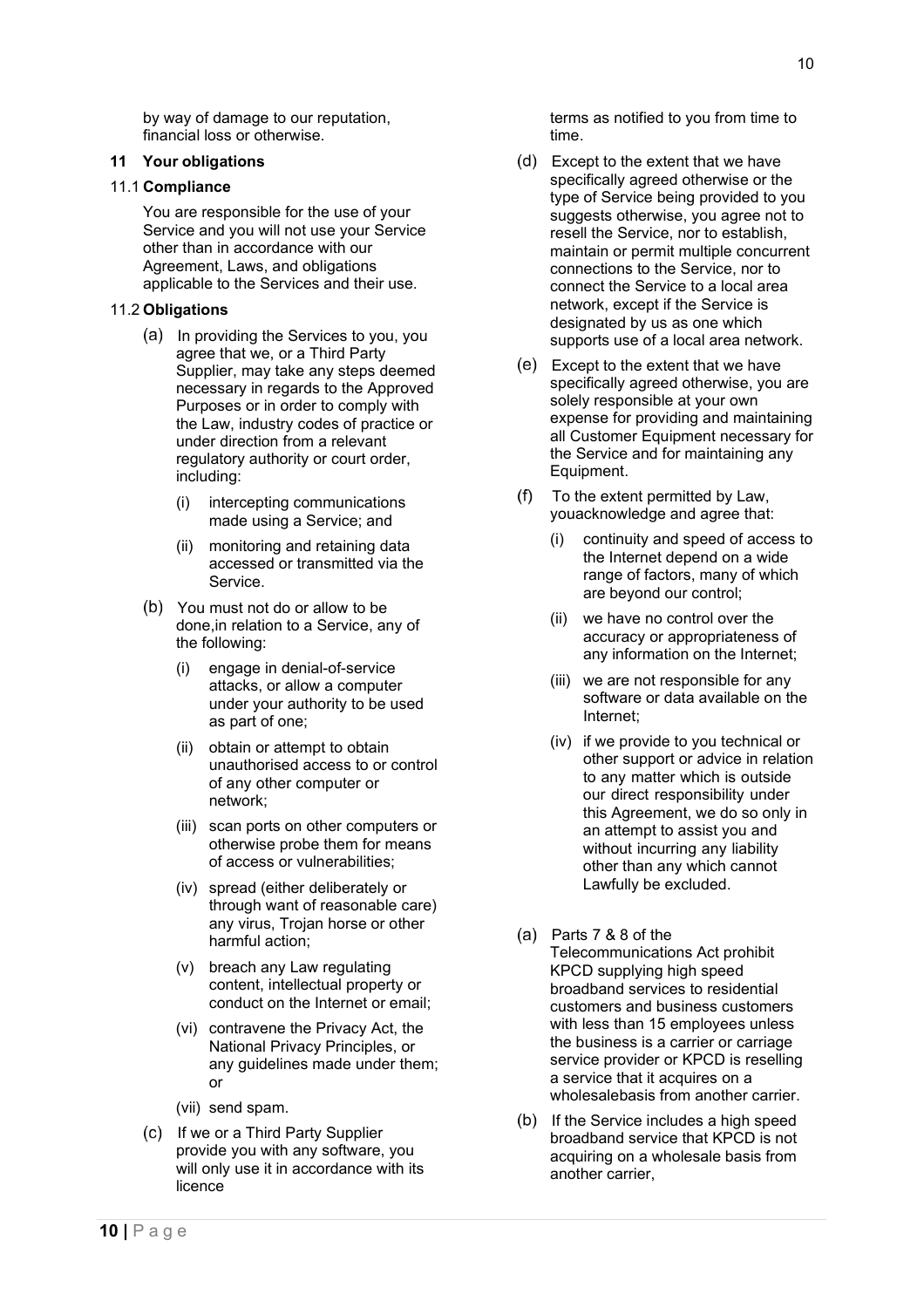the Customer warrants to KPCD that unless it is a carrier or carriage service provider as defined by the Telecommunications Act, that it has and will continue to have at least 15 employees that are not casual employees and indemnifies KPCD for any liability that KPCD incurs because of a breach of this warranty.

- (c) If at any time the Customer does not have at least 15 employees, the Customer must inform KPCD and KPCD willattempt to arrange for the relevant Service to be provided by an alternative supplier, or shifted on to a wholesale service, or may terminate the service.
- (d) If a service is terminated pursuant to clause 11.3(c) the Customer may be liable for Early Termination Charges.

# <span id="page-14-0"></span>11.4 **Internet Security**

You acknowledge and accept that any access to the Internet involves security risks and that new threats to Internet security are continually evolving. You accept responsibility for maintaining your own security and acknowledge that we have recommended that you should at least:

- maintain and protect your Personal Information, user identity, email address and password (keeping the password secure, including not disclosing it, avoiding the use of dictionary words, names or dates, changing it regularly, not keeping it in writing or storing it on a computer);
- (b) use and keep current anti-virus and firewall software;
- (c) restrict access to Equipment;
- not accept or open emails or files from unknown sources:
- (e) protect users from unsuitable Internet content;
- (f) keep up to date on Internet security issues;
- avoid unexpected data Charges or Shaping by regularly monitoring your data usage.

# <span id="page-14-1"></span>11.5 **Information**

<span id="page-14-2"></span>You warrant that the information supplied by you in relation to our Agreement is true and correct. You will promptly inform us of any changes to this information.

### 11.6 **Assistance**

For the duration of our Agreement, you will provide us free of charge with all assistance, information, access, facilities and services reasonably required by us to enable us to perform our obligations under our Agreement, including use of Customer Equipment if required.

# <span id="page-14-3"></span>**12 Use of Services**

#### <span id="page-14-4"></span>12.1 **Interference**

If inadequate capacity in the Customer Equipment or Equipment or your use of the Service interferes, or in our opinion threatens to interfere, with the efficiency of any network used in the supply of the Services, you must follow our directions or the directions of the relevant network operator on how to end or avoid that interference.

# <span id="page-14-5"></span>12.2 **Use of Services**

You must:

- (a) ensure the Services are used solelyfor their intended purpose;
- (b) notify us immediately of any securitybreach (suspected or otherwise) regarding the Service or your confidential password or customer login; and
- $(c)$

<span id="page-14-6"></span>You must not connect or maintain a connection to a facility used in connection with the supply of Services to you or other parties that does not comply with technical codes, standards or regulations made under the Telecommunications Act, any declaration or other requirement of the ACMA or any code, standard or guideline published by the Australian Communications Alliance Ltd.

### <span id="page-14-7"></span>12.4 **Illegal Use**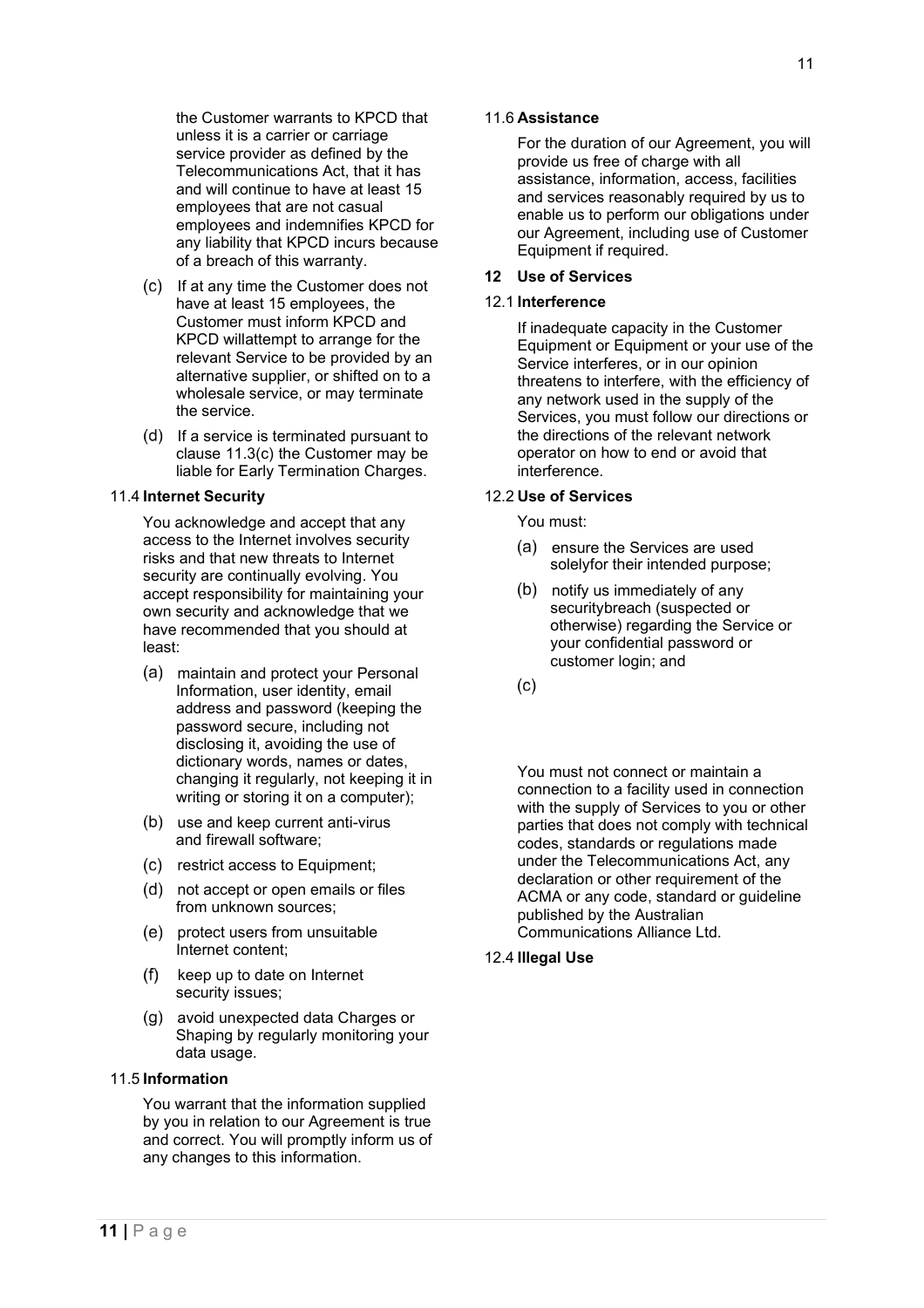### <span id="page-15-0"></span>**13 Equipment we supply to you**

#### <span id="page-15-1"></span>13.1 **Title**

If we, or our Third Party Supplier, provides a facility or any item of equipment (**Service Equipment**) to you for use in relation to the Services (but we do not sell that Service Equipment to you):

- (a) risk in the Service Equipment passes to you on delivery;
- (b) that Service Equipment always remains our property unless, in our sole discretion, we deem that title has passed to you;
- you must keep the Service Equipmentin good repair, free from any Encumbrance and must not register any interest in the Service Equipment under the PPSA. You agree that we or our Third Party Supplier may register an interest in the Service Equipment under the PPSA without complying with any provision of the PPSA or *Personal Property Securitiesregulations 2010*  (Cth) that may be contracted out of;
- (d) you must pay any rental Charges forthe Service Equipment, if applicable;
- $(e)$  at a time nominated by us, you will allow us to and, where applicable, will ensure that the landlord allows us to, remove the Service Equipment from the premises where it is installed upon expiry or termination of the supply of the Services;
- you will not part with possession of the Service Equipment except to us;
- $(g)$  if we are unable to recover the Service Equipment, we may recover the value of it as a debt due by you, including offsetting the value of the Service Equipment against any monies owed to you by us;
- (h) you indemnify us against any loss ordamage to the Service Equipment, unless that loss or damage arises from fair wear and tear; and
- you must:
	- (i) not remove or obscure any identification marks on the Service Equipment;
	- (ii) comply with our reasonable instructions to protect our ownership of the Service Equipment; and

(iii) not do anything which might detrimentally affect our ownership of the Service Equipment.

#### <span id="page-15-2"></span>13.2 **Changes to Service Equipment**

We may, in our sole discretion and at any time, replace any of our Service Equipment. If we have agreed to provide a Service to you for a Fixed Term, replacement of Service Equipment will be subject to our obligations under **Clauses 3.8** and **3.9.**

#### <span id="page-15-3"></span>13.3 **Access**

- You will allow us access to the Service Equipment during Business Hours (or at such other times as we arrange with you), and this right of access will not end until all Service Equipment is returned to us, even if the Services have been cancelled.
- We (or a Third Party Supplier) may need access to your premises from time to time in connection with the provision and maintenance of the Service Equipment or a Service. If you do not provide such access as we, or a relevant Third Party Supplier, reasonably require, we may limit, suspend, cancel or disconnect your Service.
- (c) If you want us to provide a Service and that Service requires the installation of any facility, equipment or cabling on your premises whether by us or a Third Party Supplier, you must allow us or any relevant Third Party Supplier to:
	- (i) have access to your premises at a time nominated by us to install the facility, equipment or cabling; and
	- (ii) install the facility, equipment or cabling on your premises.
- (d) If you do not own the premises referred to in **paragraph (c)**, you must have the owner's permission and you warrant to us that you do have that permission.
- (e) If we need access to your premises you must provide us with safe and prompt access and indemnify us against any Claim by the owner or occupier of the premises in relation to our entry onto the premises.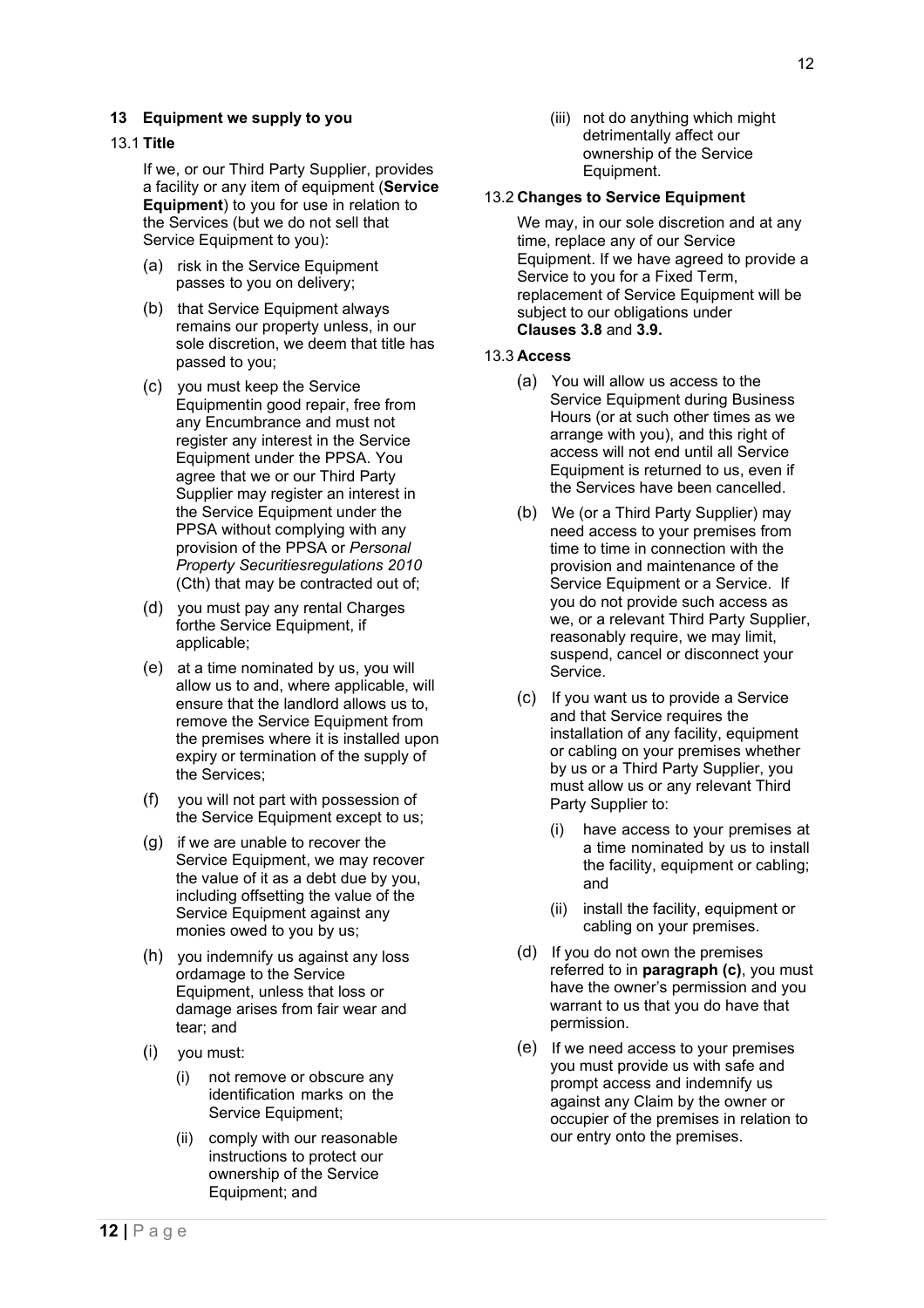#### <span id="page-16-0"></span>13.4 **Maintenance of Service Equipment**

We may suspend Services for a reasonable period of time to perform maintenance on the Service Equipment, provided that in each case, we will use our reasonable endeavours to:

- (a) give you reasonable notice (bearing inmind the urgency and nature of the work) of any interruption to the Services; and
- (b) minimise any interruption to theServices.

# <span id="page-16-1"></span>13.5 **Maintenance of Customer Equipment**

If any of your facilities or Customer Equipment are used in the provision of the Services to you, you are responsible for the maintenance of your facilities and Customer Equipment unless we otherwise agree in writing.

# <span id="page-16-2"></span>13.6 **Interference**

You will ensure that the Service Equipment, and any other Customer Equipment, facilities or connections used in providing Services, are not altered, maintained, repaired or connected to, or disconnected from, any power source or line except by service personnel approved by us.

#### <span id="page-16-3"></span>13.7 **Electricity**

You will make available and be responsible for payment of, an adequate power supply for the operation of any Equipment or

Customer Equipment used in the provision of Services. If provision of the Service is dependent on the supply of electricity we do not guarantee the supply of the Service where the supply of electricity is either disrupted or discontinued.

#### 13.8 **Insurance**

On our request, you must insure any Service Equipment for an amount and on terms reasonably required by us.

# <span id="page-16-4"></span>**14 Equipment you acquire from us**

<span id="page-16-5"></span>14.1 **Title**

If we sell you a facility or any item of equipment (**Purchased Equipment**):

- (a) that Purchased Equipment remains our property until we receive full payment from you or we otherwise deem in our sole discretion that title has passed to you (prior to the receipt of full payment);
- (b) until we receive full payment fromyou, you hold the Purchased

Equipment as bailee for KPCD and will not part withpossession of the Purchased Equipment except to us;

- (c) if you do part with the Purchased Equipment before making full payment to us, we may recover the value of it as a debt due, including offsetting the value of the Purchased Equipment against any monies owed to you by us;
- (d) until full payment of the Purchased Equipment is received, you indemnify us against any loss or damage to it;
- (e) until we receive full payment for the Purchased Equipment, you must not remove or obscure any identification marks on it, and must comply with our reasonable instructions to protect our ownership and not do anything which might detrimentally affect our ownership of the Purchased Equipment; and
- $(f)$  if it is able to do so, KPCD assigns any manufacturer's warranty in PurchasedEquipment to the Customer. To the extent legally permissible (and subjectto any applicable Consumer Guarantees), KPCD doesnot provide any further warranty in regards to Purchased Equipment.

#### 14.2 **Risk**

Risk of loss or damage to the Purchased Equipment will pass to you upon delivery.

# <span id="page-16-6"></span>14.3 **Installation**

Subject to agreement between us and you as to which Services and/or Purchased Equipment we install, we will install such Services and/or Purchased Equipment at a site nominated by you. We may charge you our current Charges for installing the Purchased Equipment and/or a Service. We will use reasonable endeavours to install the Purchased Equipment and/or a Service on or around the installation date requested by you.

#### <span id="page-16-7"></span>14.4 **Returns and Refunds**

Subject to any rights you have in respect of our breach of a Consumer Guarantee:

 we do not provide refunds for unwanted Purchased Equipment. If you require a different model and the Purchased Equipment is unused, we allow 14 business days from the date you received the Purchased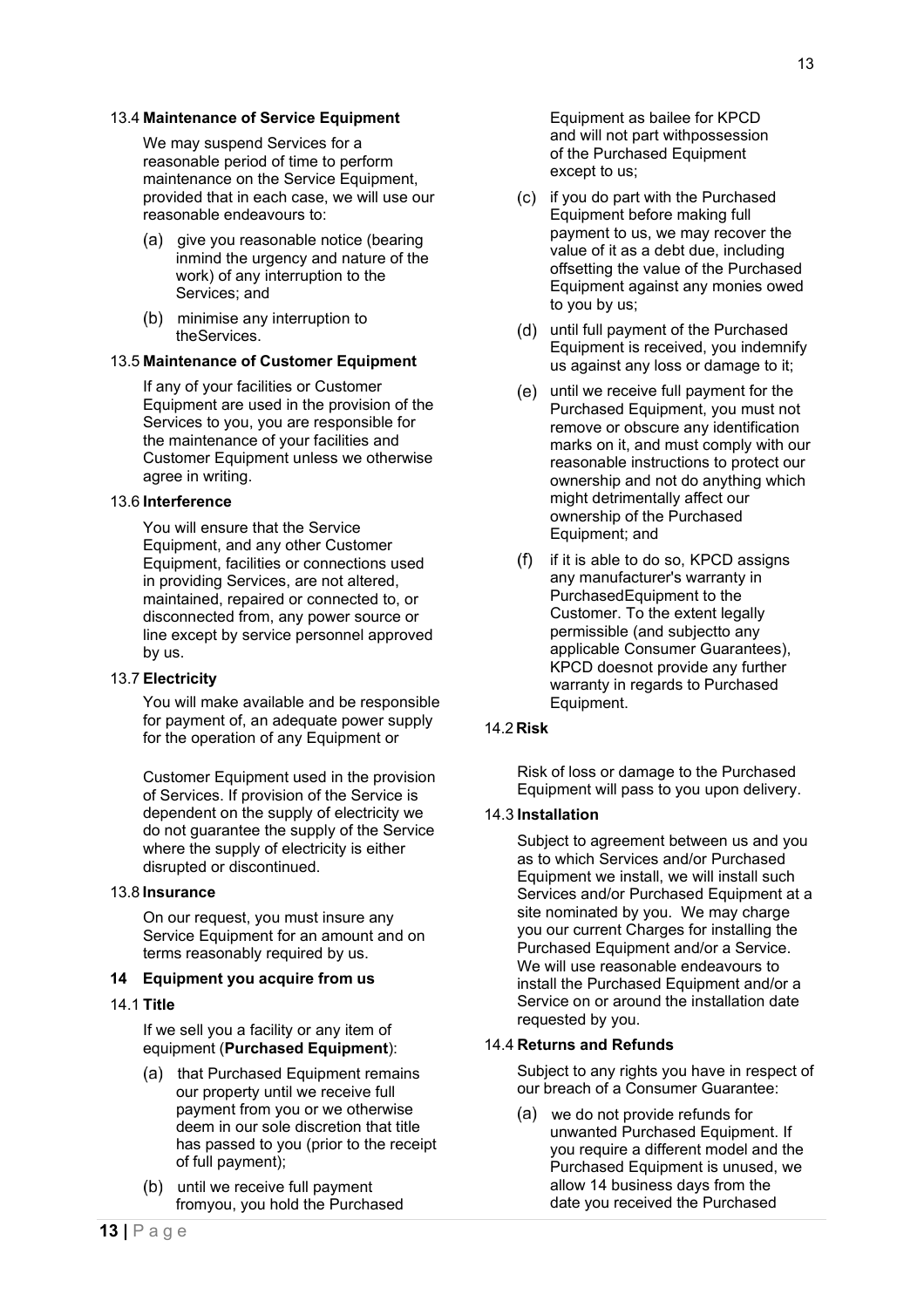Equipment to return it to us at your own cost for replacement with a different model. Your account will be credited with the purchase price and you will be required to pay any additional amounts for the replacement model.

(b) No credit will be applicable on any Purchased Equipment returned after the 7 business day period referred to in **paragraph (a)**.

#### <span id="page-17-0"></span>**15 Suspension and cancellation of Services**

# <span id="page-17-1"></span>15.1 **Your rights to cancel or terminate**

- You may cancel a Service by givingus 30 days' notice. If you cancel a Service during an applicable Fixed Term for that Service, you may be liable to pay an Early Termination Charge in accordance with **Clause 7.10**.
- (b) You may otherwise cancel a Serviceat any time by giving us notice if:
	- (i) you are entitled to do so in accordance with Clause 17.2;
	- (ii) we are in material breach of our Agreement, which is capable of being remedied, but which we have failed to remedy within 30 days after you give us notice to remedy the breach; or
	- (iii) we are in material breach of our Agreement and it is something which cannot be remedied, including where there have been prolonged or repeated Interruptions to the Service that have resulted in an Interruption to the Service of at least 14 days. This clause does not apply to Interruptions which occur because of:
		- (A) a cancellation, suspension or restriction to the supply of the Service in any of the circumstances listed in **Clause 15.4**;
		- (B) a system or network outage for an insignificant period;
		- (C) Scheduled Maintenance;
		- (D) a fault or other event which may reasonably be attributed directly or indirectly to your Equipment; or

(E) your acts or omissions.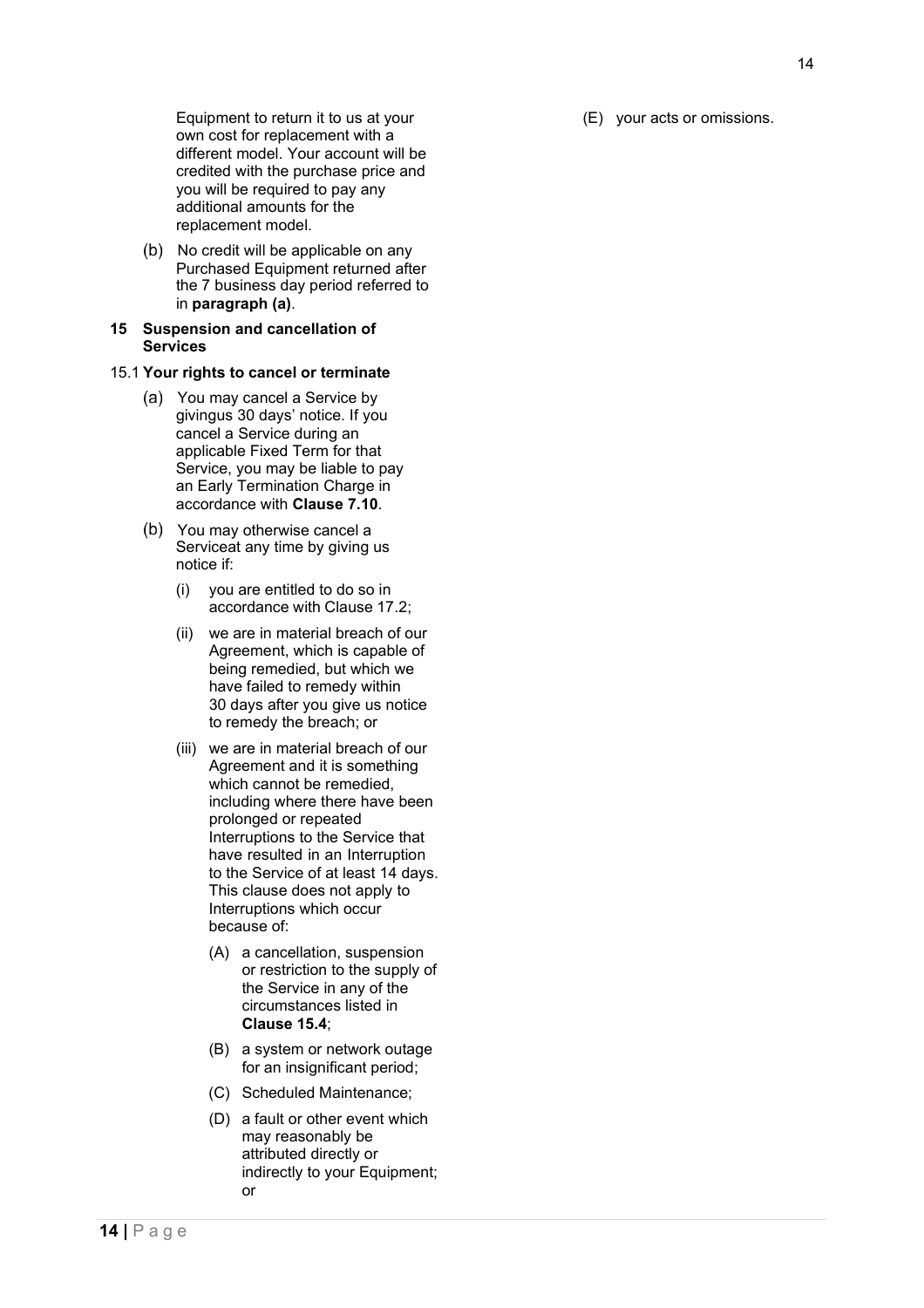- (c) If you cancel a Service for any of thereasons set out in **paragraph (b)**:
	- (i) you will not be liable to pay an Early Termination Charge (provided that we can recover any outstanding Charges incurred up to the date on whichour Agreement ends and any outstanding amounts that cover installation costs or Equipment);and
	- (ii) you will be entitled to a refund ofthe unexpired portion of any amounts you have paid in advance for the Service in accordance with **Clause 7.11**.

# <span id="page-18-0"></span>15.2 **Preparation Costs**

If you request a Service from us and cancel that request before we provide theService, you may be liable to pay us a Service Cancellation Charge for our costsincurred in preparing to provide the Service.

#### <span id="page-18-1"></span>15.3 **Our Suspension and CancellationRights**

We may suspend, limit or cancel a

Service:  $(a)$  if you notify us in

accordance with Clause 15.1;

- $(b)$  to the extent necessary for us to comply with an order, instruction or request of a Government Agency, anemergency services organisation or any other competent authority (whether such an order, instruction orrequest is received or reasonably anticipated by us);
- (c) if we are required to do so by
- Law;  $(d)$  if there is an emergency;
- $(e)$  if the Network is being modernised or upgraded;
- $(f)$  if a third party (including any Third Party Supplier) withdraws or suspends a service which means wecannot provide your Service;
- (g) during any technical failure, modification or maintenance involvedin the Service provided that we will use reasonable endeavours to procure the resumption of the Services as soon as practicable;
- $(h)$  if there are reasonable grounds for believing a threat or risk exists to the security or integrity of Our

Network orthat provision of the Service may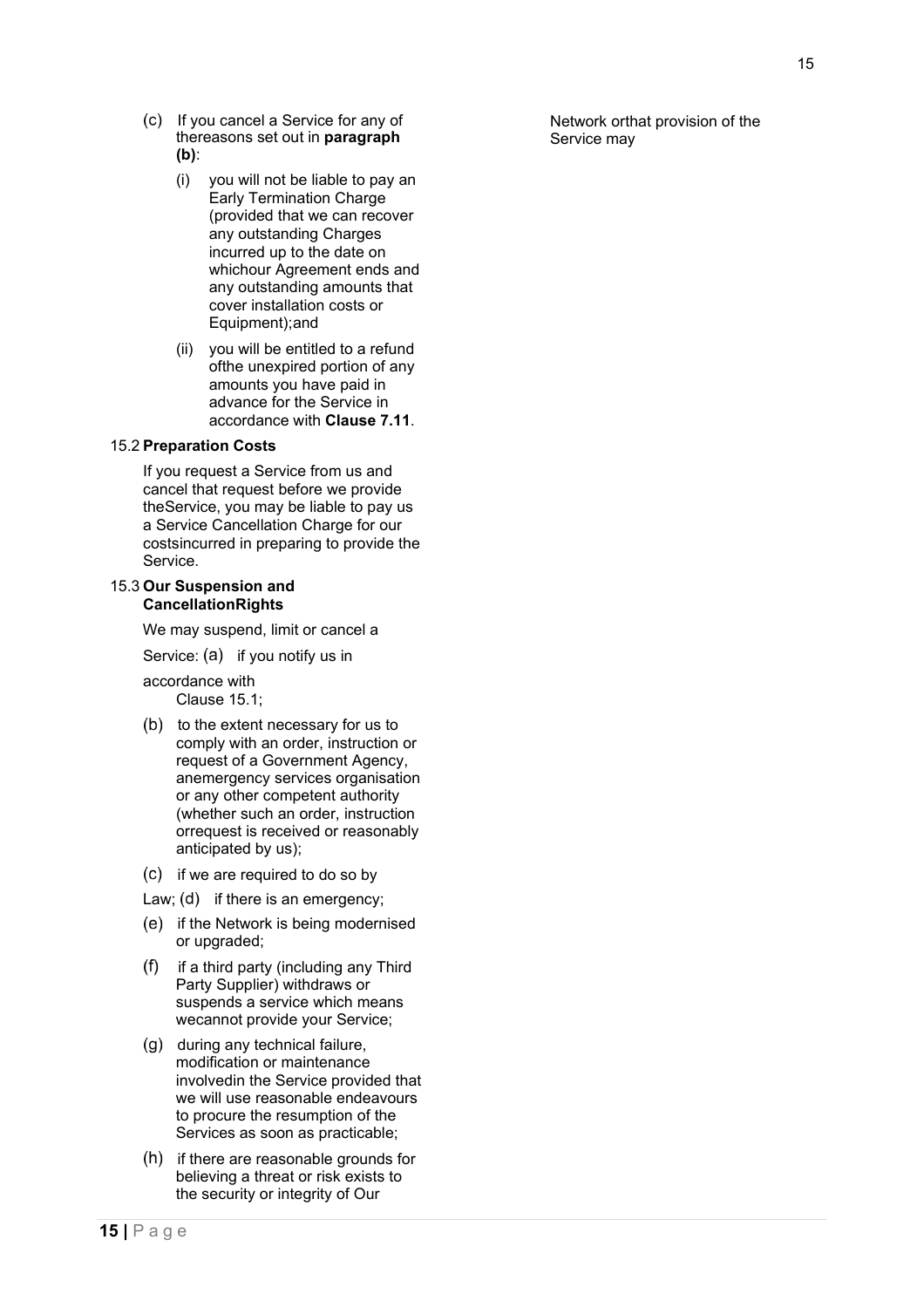cause death, personal injury or damage to property;

- (i) if we reasonably determine that such action is necessary to repair, maintain or restore any part of Our Network;
- $(i)$  if the provision of the Services by usdoes or may contravene any Law orwe have reasonable grounds to believe that it may in the immediate future contravene any Law;
- a Force Majeure Event prevents us from supplying the Service in accordance with the Agreement for 30 days; or
- (I) if your Service has not been used or accessed for a continuous period of 24 months.

# <span id="page-19-0"></span>15.4 **Other Suspension or Cancellation Events**

We may suspend, limit or cancel a Service by giving you reasonable notice if:

- (a) you vacate the premises to which we have been supplying a Service to you;
- (b) we are unable to enter the premises during Business Hours or another time agreed by us to inspect, repair or maintain any Equipment or cabling connected with a Service provided to you;
- we have the right to do so in accordance with **Clause 7.7** for your failure to pay Charges or other amounts;
- (d) you do not provide prepayment as required by us in accordance with **Clause 7.12,** a security bond as required by **Clause 6.2,** or **Clause 15.6(b))**;
- we have reasonable grounds to suspect fraud or other illegal conduct by you in applying for the Service;
- we have reasonable grounds to suspect fraud or other illegal conduct by you or any person using your Service;
- $(g)$  you fail to comply with our Fair Use Policy (if applicable to your Service);
- (h) you fail to rectify any defect or inadequacy in any Customer Equipment or cabling not owned or maintained by us within 30 days of being requested to do so by us;
- your use of the Services interferes with the efficiency of Our Network or a Third Party Supplier's network and

you fail to rectify the situation within 24 hours of being requested to do so by us;

- $(i)$  you do, or allow to be done, anythingwhich in our reasonable opinion mayhave the effect of jeopardising the operation of any Service;
- $(k)$  you become a carrier or carriage service provider within the meaning of the Telecommunications Act;
- (I) vou become bankrupt, insolvent or have a receiver, manager, administrator or liquidator appointed over you or any of your assets;
- $(m)$  we have reasonable grounds for believing you are a credit risk, including the following grounds:
	- your usage of the Service is unusually high when compared to previous account activity and you fail to respond to notices from us about that usage (but you acknowledge that we are not obliged to monitor usage of a Service, or to suspend, limit or cancel a Service if there is unusual usage, and you remain liable to us for usage of that Service);
	- (ii) you fail to pay an invoice by the Due Date and have a payment history indicating late payments, dishonoured payments or failures to pay, or you fail to pay or replenish a security bond as required by **Clause 15.6(b)**; or
	- (iii) we become aware of public notices of your pending bankruptcy, winding up or other insolvency events, or
- $(n)$  you are in material breach of any of the terms or conditions of our Agreement, including these General Terms.

# <span id="page-19-1"></span>15.5 **Cancellation for convenience**

We reserve the right to cancel any Service:

- (a) if there is no Fixed Term specified in your Application, at any time by giving you 30 days' notice;
- $(b)$  if a Fixed Term is specified in your Application,
	- (i) at any time after the end of the Fixed Term by giving you 30 days' notice; or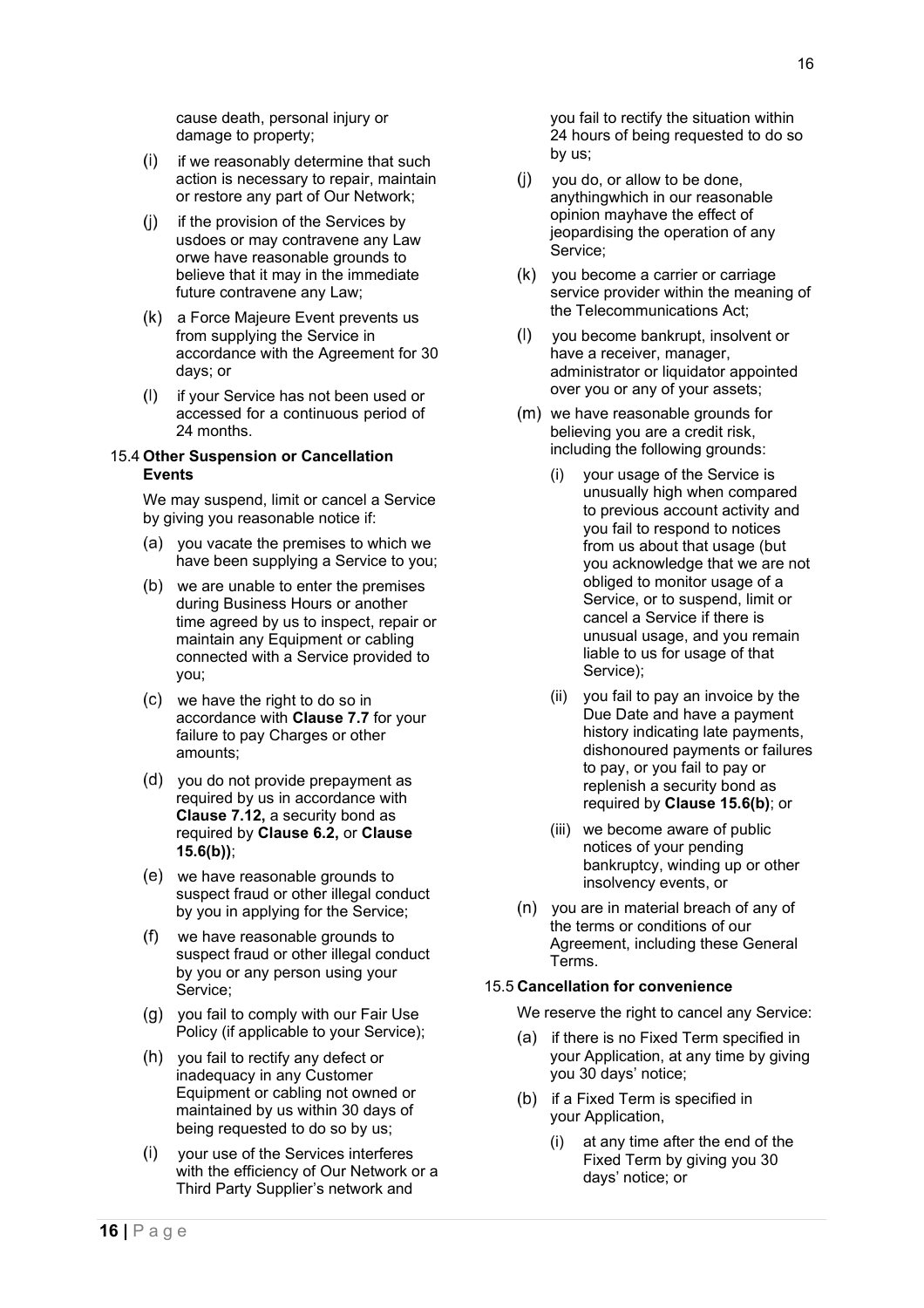- (ii) during the Fixed Term, if we have your consent; or
- (iii) during the Fixed Term, if we offer to migrate you to a reasonably comparable alternative service for the remainder of the Fixed Term and take reasonable steps to offset any more than minor detrimental effects of the migration caused by differences between the cancelled service and the alternative service we offer;
- $(c)$  if we reasonably determine that it is not technically or operationally feasible to supply the Service to you, at any time prior to the Service commencement date specified in **Clause 3.4** by giving you notice.

# <span id="page-20-0"></span>15.6 **Consequences of Cancellation, Suspension or Termination**

- Subject to our rights under **Clause 15.1(a)**, if we cancel or suspend the Service for any of the reasons listed in **Clause 15.3**, we will not charge you any disconnection or reconnection fee. If your account is terminated as a result of any of these events, you will be entitled to a refund of the unexpired portion of any amounts you have paid in advance in accordance with **Clause 7.11.**
- Without limiting any of our rights under the Agreement or at Law, if we cancel or suspend the Service for any of the reasons listed in **Clause 15.4**, you will be liable to pay a disconnection fee, any applicable Early Termination Charge and, if we agree to reconnect the Service, a reconnection fee in addition to your liability to pay all other Charges incurred up to the time of cancellation of the Service. We also reserve the right in these circumstances to require before reconnection of the Service that you pay a security bond that will be based upon the value of any equipment in your possession that you have not fully paid for and our reasonable estimate of the amount necessary to protect our interests. We may utilise your security bond to recover or pay any amounts payable by you to us or to compensate ourselves for any loss, liability or expense suffered or incurred by us as a result of any breach of the Agreement by you. If we utilise any of

the security bond you must replenish the security bond within 7 days of our request. Unused portions of the security bond will be reimbursed to you within a reasonable time after termination of all Services that you have with us.

- $(C)$  If we advise you that we are cancelling your Service in accordance with **Clause 15.5**, you will not be liable to pay a disconnection fee or Early Termination Charge, but will be liable to pay all other Charges incurred up to the time we cancel your Service.
- (d) If we suspend a Service in accordance with the Agreement as a result of a breach of the Agreement by you, you will have to pay all charges arising in respect of the Service during the suspension (excluding usage based charges).
- On termination of a Service for anyreason, you must immediately:
	- (i) stop using the Service and any Equipment owned by us or any Third Party Supplier; and
	- (ii) at a time nominated by us, allow us to remove any Equipment owned by us or any Third Party Supplier or any Purchased Equipment that you have not paid for in full.
- You remain liable for all Chargespayable in respect of Services provided to you up to the time ofcancellation, suspension or termination.
- (g) Once the Agreement has been terminated or cancelled for any reason, we may delete all of your data from any storage media. You are solely responsible for backing up your data.

# <span id="page-20-1"></span>15.7 **Expiration of a Fixed Term or Other Period**

If we have agreed to provide a Service to you for a Fixed Term or any other agreed period and that Fixed Term or other period expires and neither you nor we cancel the Service, we will continue to supply the Service to you on a month-to-month basis.

# <span id="page-20-2"></span>15.8 **Reconnection Charges**

We may apply a Charge for the reconnection of any Service, except where the disconnection was caused by our error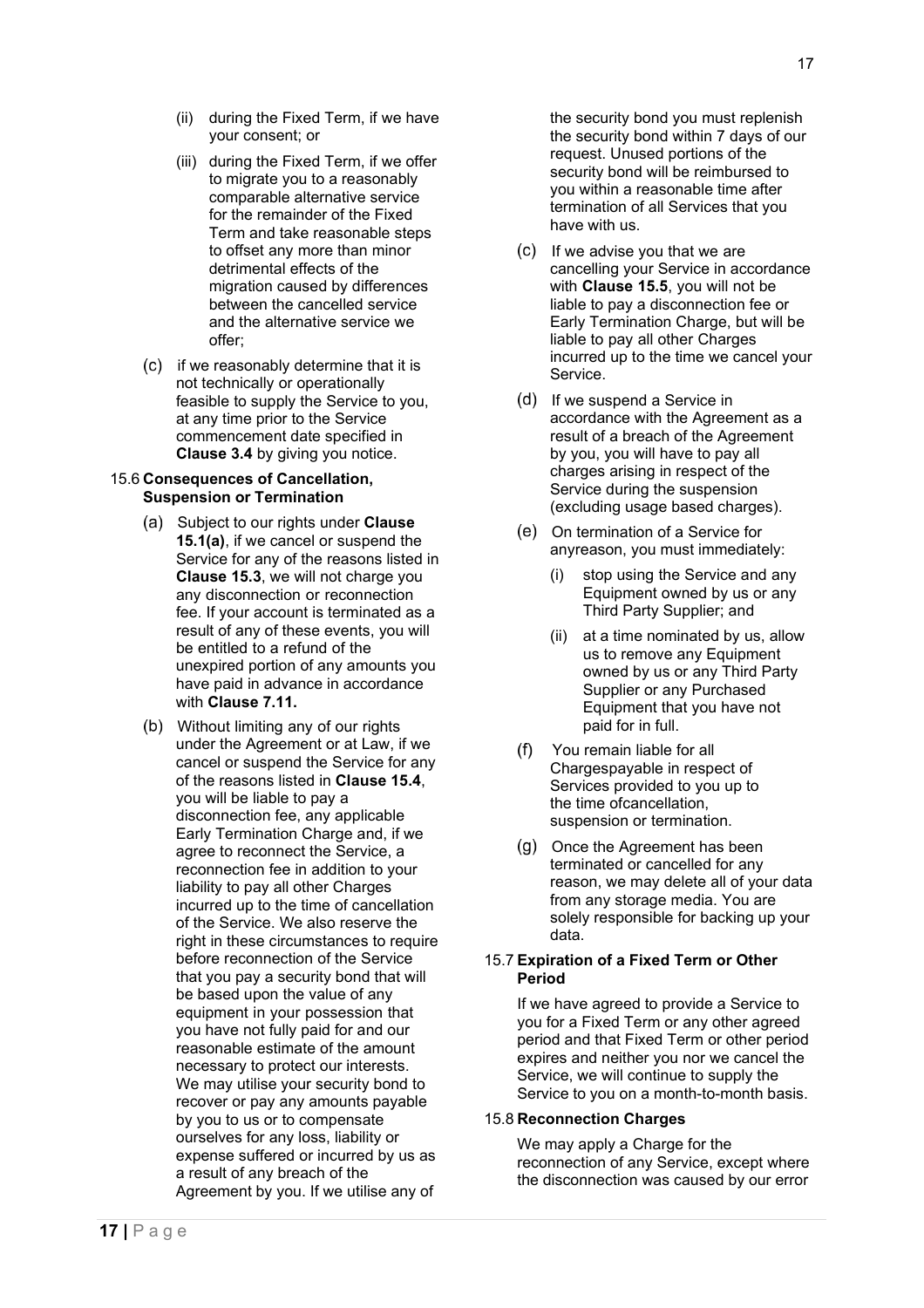or our failure to perform our obligations under the Agreement or was the result of any of the events specified in **Clause 15.3**.

#### <span id="page-21-0"></span>**16 Liability and indemnity**

#### <span id="page-21-1"></span>16.1 **Your liability to us**

You are liable to us for:

- all charges for the use of yourService; and
- (b) any damage to Service Equipment, which is not the result of fair wear and tear or the result of our fault or our negligence.

#### <span id="page-21-2"></span>16.2 **Non-excludable rights**

You may have rights under the Telecommunications Act, the Australian Consumer Law and other Laws which apply to the Service. Nothing in the Agreement (including the other provisions of this **clause 16**) limits or removes these rights where it would be unlawful to do so.

#### <span id="page-21-3"></span>16.3 **Consumer Guarantees**

Where a Consumer Guarantee applies to the Services or goods we supply to you, subject to section 64A(3) of the Australian Consumer Law we limit our liability for failure to comply with the Consumer Guarantee to:

- (a) in regard to Services: supplying the Services again or paying you the cost of having the Services supplied again;
- (b) in regards to goods: replacement of the goods or the supply of equivalent goods, the repair of the goods, the payment of the cost of replacing the goods or of acquiring equivalent goods, or the payment of the cost of having the goods repaired.

#### <span id="page-21-4"></span>16.4 **Implied terms**

We exclude all conditions and warranties which might otherwise be implied into the Agreement, regardless of their source. Our liability for non-excludable conditions and warranties is limited (where it can be limited) to the remedies set out in **Clause 16.3**.

# 16.5 **Application of Consumer Guarantees**

The limitations of liability in clause 16.3**:** 

- (a) apply if the Service and/or goods
- we
- supply to you is not of a kind ordinarily acquired for personal, domestic or household use or consumption;
- $(b)$  apply if it is reasonable for us to limitour liability, as contemplated by

section 64A of the Australian Consumer Law; and

 $(c)$  do not apply to a breach of the Consumer Guarantees relating to clear title, undisclosed securities and undisturbed possession under sections 51 to 53 of the Australian Consumer Law.

# <span id="page-21-5"></span>16.6 **Exclusion of Consequential Loss**

We are not liable to you for Consequential Loss.

#### <span id="page-21-6"></span>16.7 **Service Levels**

- Where a Service Level Agreement applies to a Service, to the extent permitted by law, our total liability to you in relation a failure of the Service is limited to any rebates under the Service Level Agreement.
- (b) Rebates for a failure to achieve a Service Level apply only for Interrupted Faults and not for Degrade Faults.
- The Customer must apply in writing for any applicable rebate under an SLA within 60 days of the end of the month in which a failure to achieve a Service Level occurred and if it does not do so, the rebate is forfeited.
- (d) Service Level rebates will only beprovided as a credit on the Customer's KPCD account and the Customer is not entitled to a cash payment.
- (e) The Customer agrees that the performance and availability of the Service is not warranted beyond the SLA and that KPCD doesnot represent that the Service will be compatible with particular computer systems, software, data formats, equipment, or operating systems unless provided to the Customer by KPCD or expressly statedin the Agreement.

#### <span id="page-21-7"></span>16.8 **Limits to our liability**

To the extent permitted by Law, our total liability to you in any 12 month period in respect of all claims in arising out of or connection with all Services supplied to you will not in any circumstances exceed the lesser of:

- $(a)$  the total amount paid or payable by you to us in the preceding 12 month period; or
- $(b)$  \$1 million.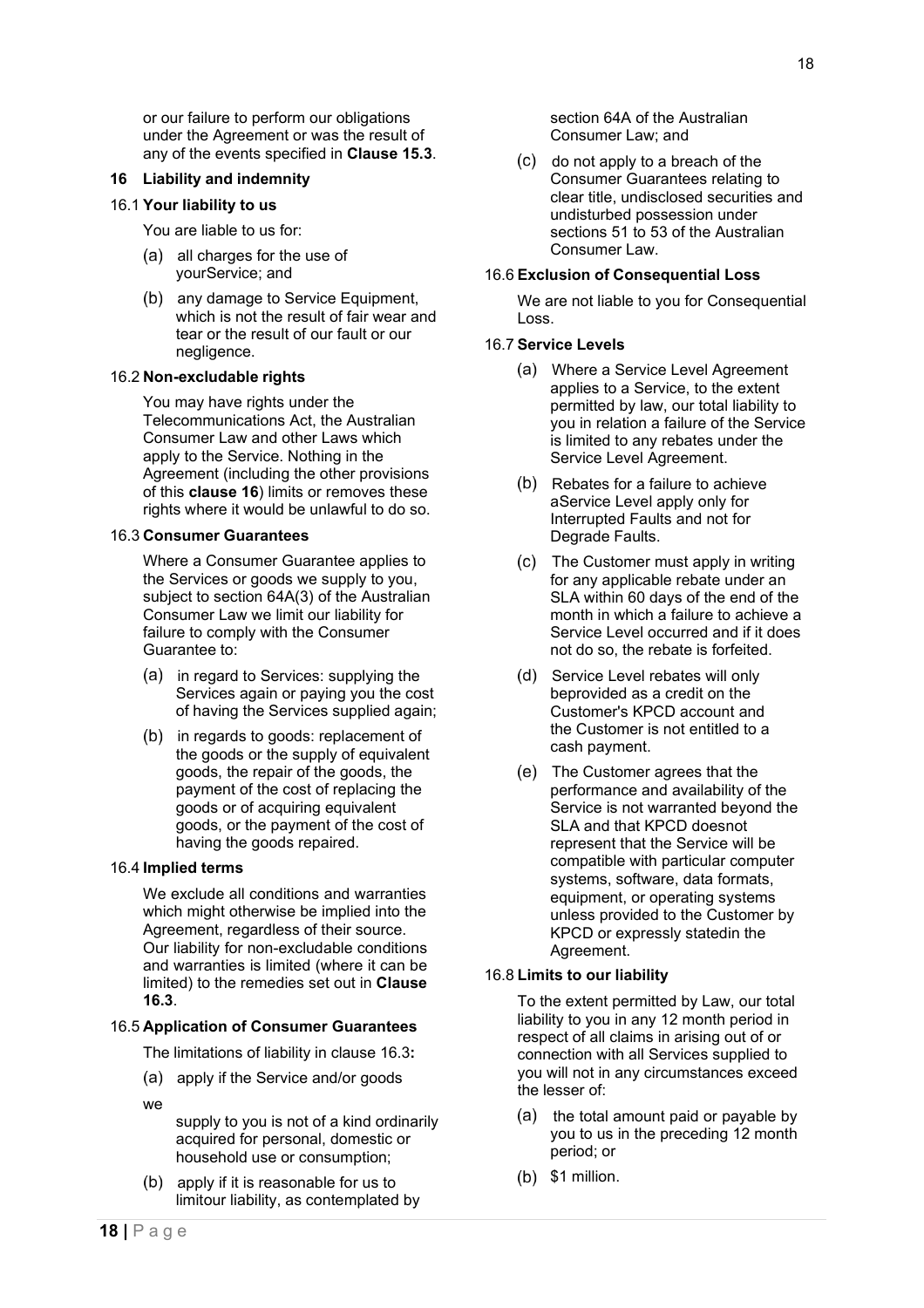Without limiting the above liability cap, our liability for your loss under or in connection with the Agreement or the Service is reduced to the extent that your acts or omissions including a failure to take reasonable steps to avoid or minimise loss or your equipment (or the acts, omissions or equipment of a third person, including a supplier) cause or contribute to that loss.

#### <span id="page-22-0"></span>16.9 **Your indemnity to us**

You are liable and will indemnify us against all loss arising from or in relation to:

- (a) a claim against us arising out of the death of or personal injury to our personnel or representatives, to the extent that such damage or loss is caused by an act or omission by you or any of your personnel or representatives;
- (b) any damage to or loss of any equipment, network or other tangible property of ours or any third party to the extent that such loss is caused by an act or omission by you or any of your personnel or representatives;
- a claim by a third party against us to the extent that the claim relates to any act or omission of you or any of your personnel or representatives in relation to this contract;
- all loss (including consequential and indirect loss or damage) arising from any breach by you or your personnel or representatives of **Clause 12**;
- (e) if we use a Third Party Supplier in providing the Services, you will indemnify us for all loss suffered by us as a result of a claim by you or a third party against the Third Party Supplier (excluding claims for death, personal injury or physical damage to tangible property) arising from or in connection with the supply or cessation of supply of the Services;
- you will indemnify us for all loss suffered by us as a result of a third party claim against us (excluding claims for death, personal injury or damage to tangible property) arising from or in connection with the supply or cessation of supply of the Services.

Without limiting any other term of this contract, you will release us from any and all loss to the extent that such loss or liability is caused by a negligent act or omission of you or

any of your personnel or representatives.

## <span id="page-22-1"></span>16.10 **Cancellation of a Service**

Cancellation of a Service or termination or expiry of the Agreement does not affect the provisions of the Agreement concerning limitation of liability and indemnity.

# <span id="page-22-2"></span>**17 Force majeure**

## <span id="page-22-3"></span>17.1 **No Liability**

Subject to our obligations under the CSG and any non-excludable rights you have under the Australian Consumer Law, we are not liable for, and will not be deemed to be in breach of the Agreement in the event of:

- (a) any delay in installing a Service;
- (b) any delay in correcting any fault in a Service;
- (c) failure to provide a Service or incorrect operation of any Service;
- (d) Service outages; or
- any breach of the Agreement by us,

if it is caused directly or indirectly by a Force Majeure Event.

#### <span id="page-22-4"></span>17.2 **Termination for Force Majeure**

If any delay, Interruption or failure to deliver a Service because of a Force Majeure Event continues for more than 30 days after the commencement of the delay, Interruption or failure to deliver, then either party may terminate the affected Service(s) by notice in writing to the other party.

#### <span id="page-22-5"></span>**18 Telephone numbers and public addressing identifiers**

- (a) The Telecommunications Number Plan 1997 (Cth) sets out rules for issuing, transferring and changing telephone numbers. You and we must comply with the Telecommunications Number Plan.
- $(b)$  In addition to telephone numbers, the Service may use other identifiers such as an IP address or domain name (Public Addressing Identifiers). You must comply with the requirements of any Regulatory Authority or other body which administers Public Addressing Identifiers.
- You are entitled to continue to use any telephone number we issue to you, except in circumstances where the Telecommunications Number Plan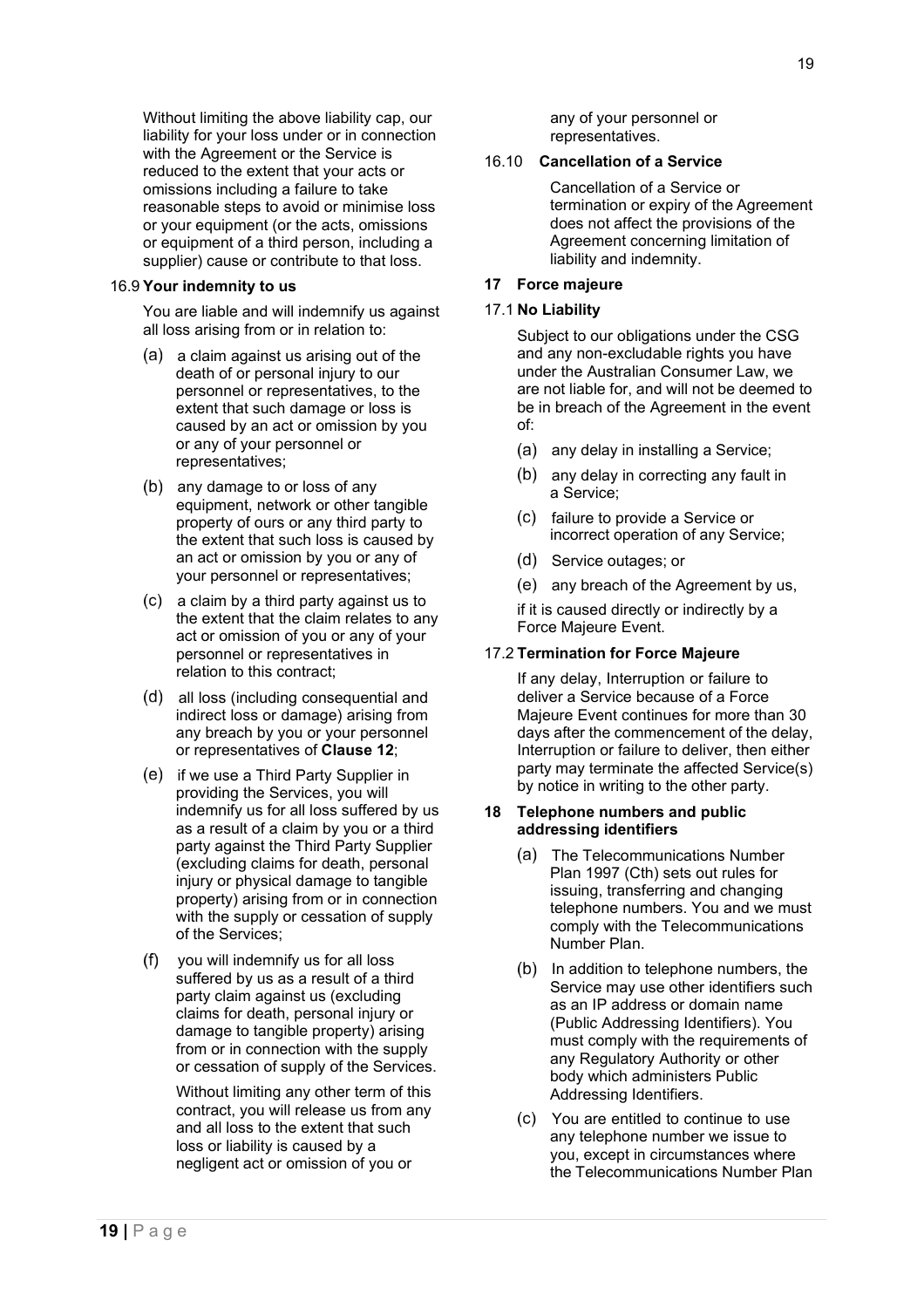allows us to recover the number from you.

- (l) You acknowledge and agree that:
	- (i) we do not control the allocation of Public Addressing Identifiers;
	- (ii) we are not liable to you if we are required to change, withdraw, suspend or re-assign any Public Addressing Identifier as a result of any direction given by a Regulatory Authority or other body which administers Public Addressing Identifiers; and
	- (iii) on cancellation of the Service, your right to use a Public Addressing Identifier may cease.

# <span id="page-23-0"></span>**19 Assignment**

# <span id="page-23-1"></span>19.1 **Your Right to Assign**

You may assign your rights and obligations under this Agreement (where those rights are assignable) so long as you have our prior written consent.

# <span id="page-23-2"></span>19.2 **Our Right to Assign or Transfer**

- You agree that at any time we may assign or novate our rights and obligations under this Agreement:
	- (i) to a related body corporate (being a company in our corporate group);
	- (ii) a Third Party Supplier; or
	- (iii) a purchaser of our business;
	- (a Transferee)

and that the Transferee will assume our liabilities and obligations under this Agreement.

- We, or the Transferee, will notify you if a transfer occurs in accordance with Clause 19.2(a). We and you agree that, with effect from the date of the Notice, this Agreement is cancelled and a new agreement is created on the same terms as this Agreement except that:
	- (iv) the Transferee replaces us in any capacity under this Agreement as if the Transferee was an original party to this Agreement instead of us; and
	- (v) the Transferee has no obligations or liability under this Agreement before the date of the Notice.
- $(C)$  In addition to our other rights in this Clause 19, we may assign, transfer or

deal with our rights and obligations under this Agreement on terms to which you consent.

# <span id="page-23-3"></span>**20 General**

# <span id="page-23-4"></span>20.1 **Notice**

- (a) Any notice given under this Agreement must be in writing and must be signed by the Party giving the notice or any authorised representative of that Party. Communications sent by email are taken to be signed by the named sender.
- (b) Unless and until a Party provides notice of a different address, email address or facsimile number to the other Party to this Agreement, its address for service of notices shall be those set out in the Service Contract.
- Unless a later time is specified in a notice, the notice takes effect from the time it is received. Unless available evidence shows an earlier date is applicable, a notice is taken to be received:
	- (i) if delivered by hand, when so delivered;
	- (ii) if sent by pre-paid post, on the sixth clear Business Day after the date of posting a regular letter or registered letter, on the fourth clear Business Day after the date of posting a priority letter, or on the second clear Business Day after the date of posting an express letter;
	- (iii) if sent by email when the sender receives an automated message confirming delivery, or four hours after the time sent (as recorded on the device from which the sender sent the email) unless the sender receives an automated message that the email has not been delivered; or that the recipient is "out of the office" or equivalent; or
	- (iv) if sent by facsimile, upon the receipt by the sender of a transmission report from the despatching facsimile machine which confirms that all of the pages comprised in the notice have been successfully sent to the receiving Party's facsimile number.